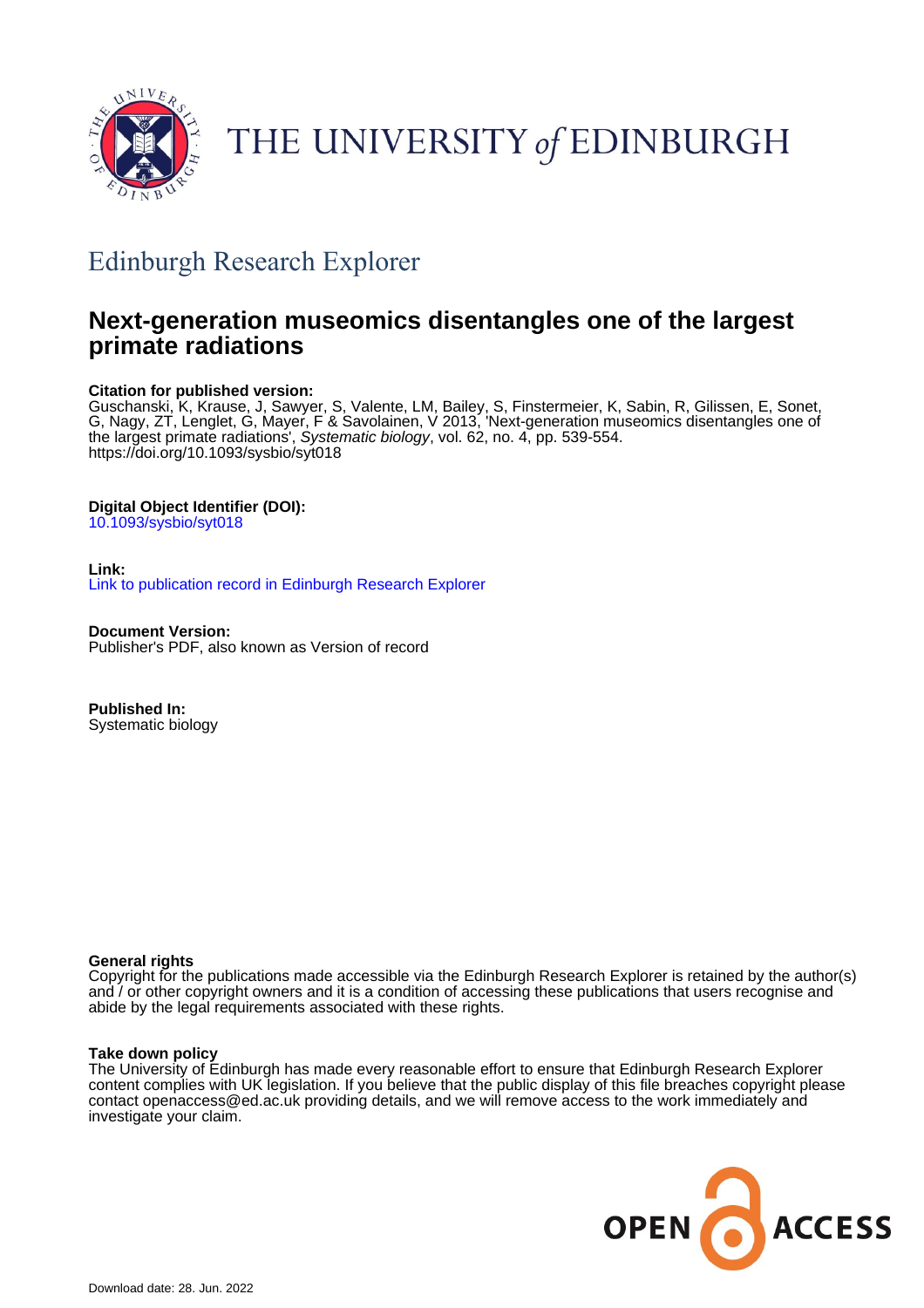*Syst. Biol.* 62(4):539–554, 2013 © The Author(s) 2013. Published by Oxford University Press, on behalf of the Society of Systematic Biologists. This is an Open Access article distributed under the terms of the Creative Commons Attribution License (http://creativecommons.org/licenses/by/3.0/), which permits unrestricted reuse, distribution, and reproduction in any medium, provided the original work is properly cited. DOI:10.1093/sysbio/syt018 Advance Access publication March 16, 2013

## **Next-Generation Museomics Disentangles One of the Largest Primate Radiations**

KATERINA GUSCHANSKI<sup>1</sup>, JOHANNES KRAUSE<sup>2</sup>, SUSANNA SAWYER<sup>2</sup>, LUIS M. VALENTE<sup>1</sup>, SEBASTIAN BAILEY<sup>1</sup>, KNUT FINSTERMEIER<sup>2</sup>, RICHARD SABIN<sup>3</sup>, EMMANUEL GILISSEN<sup>4,5,6</sup>, GONTRAN SONET<sup>7</sup>, ZOLTÁN T. NAGY<sup>7</sup>, GEORGES LENGLET<sup>7</sup>, FRIEDER MAYER<sup>8</sup>, AND VINCENT SAVOLAINEN<sup>1,9,\*</sup>

<sup>1</sup>*Imperial College London, Silwood Park Campus, Buckhurst Road, Ascot SL5 7PY, UK;* <sup>2</sup>*Max Planck Institute for Evolutionary Anthropology, Deutscher Platz 6, Leipzig 04103, Germany;* <sup>3</sup>*Department of Zoology, Natural History Museum, Cromwell Road, London SW7 5BD, UK;* <sup>4</sup>*Department of African Zoology, Royal Museum for Central Africa, Leuvensesteenweg 13, Tervuren 3080, Belgium;* <sup>5</sup>*Laboratory of Histology and Neuropathology CP 620, Université Libre de Bruxelles, 808, route de Lennik, B-1070 Brussels, Belgium;* <sup>6</sup>*Department of Anthropology, University of Arkansas, Fayetteville, AR 72701, USA;* <sup>7</sup>*Royal Belgian Institute of Natural Sciences, Joint Experimental Molecular Unit, Rue Vautier 29,1000 Brussels, Belgium;* <sup>8</sup>*Museum für Naturkunde, Leibniz-Institut für Evolutions- und Biodiversitätsforschung an der Humboldt-Universität zu Berlin, Invalidenstraße 43, 10115 Berlin, Germany; and* <sup>9</sup>*Royal Botanic Gardens, Kew, Richmond TW9 3DS, UK*

∗*Correspondence to be sent to: Department of Life Sciences, Imperial College London, Silwood Park Campus, Buckhurst Road, SL5 7PY Ascot, Berks, UK; E-mail: v.savolainen@imperial.ac.uk.*

> *Received 4 August 2012; reviews returned 19 November 2012; accepted 8 March 2013 Associate Editor: Elizabeth Jockusch*

*Abstract*.—Guenons (tribe Cercopithecini) are one of the most diverse groups of primates. They occupy all of sub-Saharan Africa and show great variation in ecology, behavior, and morphology. This variation led to the description of over 60 species and subspecies. Here, using next-generation DNA sequencing (NGS) in combination with targeted DNA capture, we sequenced 92 mitochondrial genomes from museum-preserved specimens as old as 117 years. We infer evolutionary relationships and estimate divergence times of almost all guenon taxa based on mitochondrial genome sequences. Using this phylogenetic framework, we infer divergence dates and reconstruct ancestral geographic ranges. We conclude that the extraordinary radiation of guenons has been a complex process driven by, among other factors, localized fluctuations of African forest cover. We find incongruences between phylogenetic trees reconstructed from mitochondrial and nuclear DNA sequences, which can be explained by either incomplete lineage sorting or hybridization. Furthermore, having produced the largest mitochondrial DNA data set from museum specimens, we document how NGS technologies can "unlock" museum collections, thereby helping to unravel the tree-of-life. [Museum collection; next-generation DNA sequencing; primate radiation; speciation; target capture.]

Studying large and taxonomically diverse groups of organisms is a daunting task, particularly when the species in question are elusive, live in inaccessible areas, or are rare and endangered. All these factors impede sample collection and many studies are relegated to focus on a subset of taxa, being unable to explore the entire taxonomic diversity [\(Moyle et al. 2009](#page-15-0); [Chan et al.](#page-14-0) [2010\)](#page-14-0). Museum collections contain specimens gathered over several centuries of natural history explorations and represent a fantastic and underused source of material for biological studies. However, up until recently, effectively exploiting museum specimens as a source of DNA has not been practical on a large scale due to low quantity, poor quality of endogenous DNA, and high levels of contamination [\(Wandeler et al. 2007\)](#page-16-0).

Here, we focus on guenons (tribe Cercopithecini), the most species-rich group of extant African primates, whose taxonomic diversity is only surpassed by Malagasy lemurs and New World monkeys. Guenons comprise 5 genera (the predominantly arboreal *Cercopithecus*, *Miopithecus*, and *Allenopithecus* and the terrestrial *Erythrocebus* and *Chlorocebus*) and 63 species and subspecies [\(Grubb et al. 2003;](#page-14-0) [Wilson and Reeder](#page-16-0) [2005\)](#page-16-0). The genus *Cercopithecus* is further subdivided into 8 species groups, usually comprised of several closely related, allopatric species. However, there is also a number of groups that contain only one species, as they differ substantially from the other species [\(Grubb et al. 2003](#page-14-0)). The genus *Chlorocebus*, although now a separate genus, was traditionally classified as the [ninth species group within](#page-14-0) *Cercopithecus* (Grubb et al. [2003](#page-14-0); [Wilson and Reeder 2005\)](#page-16-0). To investigate the mechanisms driving guenon diversity, we first set out to resolve their phylogeny. Previous studies included only a limited number of species and phylogenetic inferences were based on relatively short DNA sequences or used Alu elements, which precluded the estimation of well-supported and resolved trees [\(Tosi et al. 2004](#page-15-0), [2005;](#page-15-0) [Xing et al. 2007;](#page-16-0) [Tosi 2008;](#page-15-0) [Chatterjee et al. 2009](#page-14-0)). These limitations are understandable, given that many taxa are threatened (http://www.iucnredlist.org/, last accessed April 2, 2013), making collection in the wild impractical. Samples obtained from captive animals are limited, simply because not all taxa are available. To overcome these problems, we turned to museum collections. Using next-generation DNA sequencing (NGS) technology coupled with target DNA enrichment, we sequenced mitochondrial genomes of 92 museum specimens, obtaining a wealth of genomic information unparalleled by previous studies.

A number of factors might have contributed to the evolutionary radiation of guenons. Guenons occupy a wide geographic range, being distributed over most of sub-Saharan Africa [\(Butynski 2003](#page-14-0)). Since the majority of guenons are forest-dwellers, the evolution of new species may have been driven by isolation in forest refugia. Guenon speciation is thought to have taken place during the last 10 myr [\(Disotell and Raaum 2003](#page-14-0)),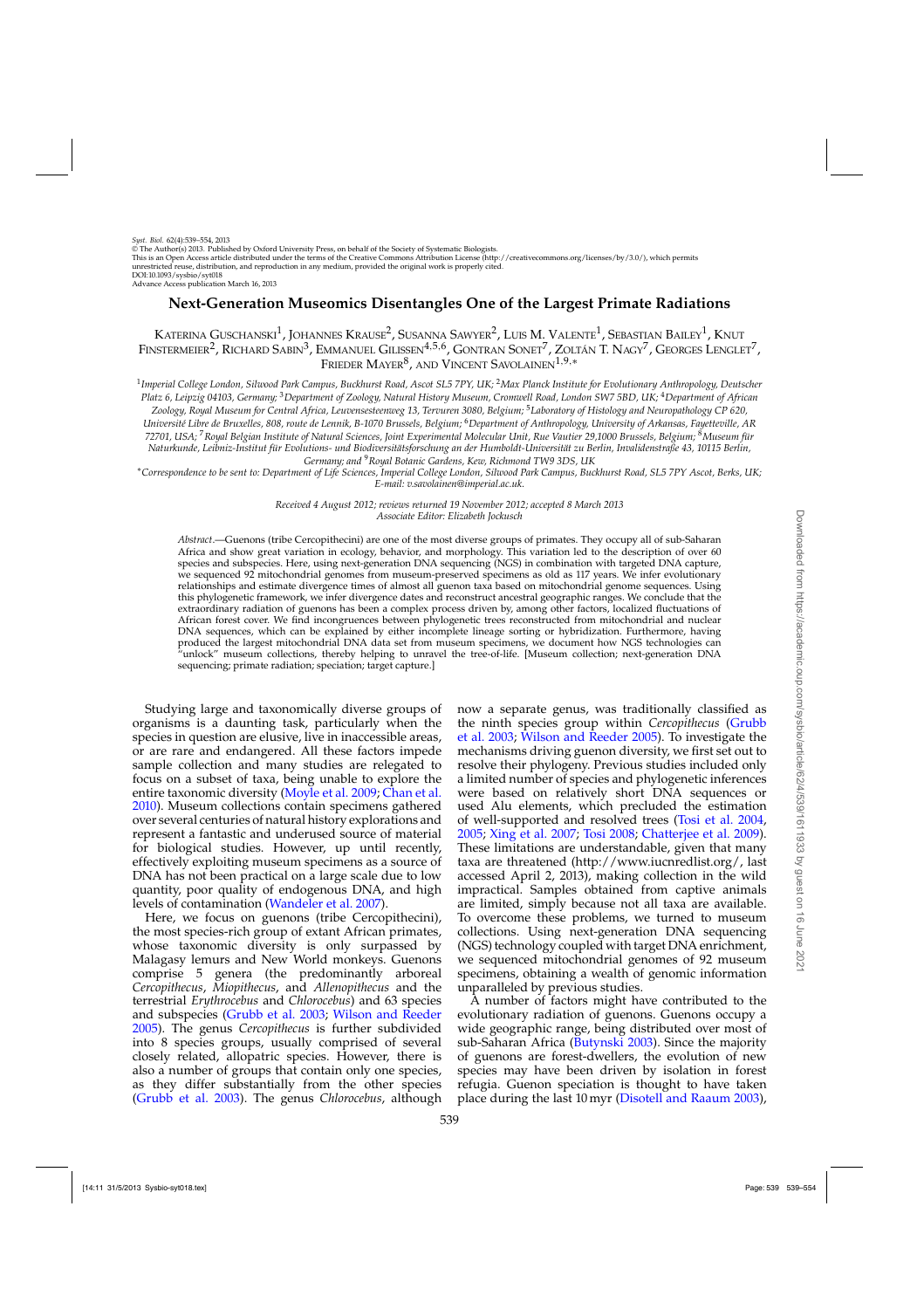<span id="page-2-0"></span>

FIGURE 1. Ancestral ranges and the timing of diversification in guenons. Only a single representative for each taxon is shown, for the full tree see Figure [2](#page-8-0) and Supplementary Figure S3. Pie charts at the nodes indicate ancestral areas, with color corresponding to the location of these areas on the map of Africa shown in the upper left corner. The relative proportion of each color represents the fraction of the global likelihood for the given geographic area. Gray bars indicate the timing of 4 main speciation events (see "Results" section). Vertical bars next to the species names refer to the species groups with photographs showing one of the species group' members (Mi: *C. mitis* group, C: *C. cephus* group, P: *C. preussi* group, Mo: *C. mona* group, N: *C. neglectus* group, Di: *C. diana* group, A: *C. aethiops* group, D: *C. dryas* groups, and H: *C. hamlyni* group). Tip labels in red highlight the members of the terrestrial clade, also see legend of Figure [2.](#page-8-0) Myr=million years. Ancestral ranges: A, Congo basin; B, northern DRC; C, northern Rift Valley; D, Upper Guinea; G, Lower Guinea; I, Angola; J, southeastern DRC; K, southeastern Africa; L, northeastern Africa; M, Zambia; N, Ethiopia/Sudan. Photograph of *C. m. albogularis* by Y.A. de Jong and T.M. Butynski—wildsolutions.nl.

a time period marked by major climatic changes in tropical Africa [\(Bonnefille 2010](#page-13-0)). It is thus possible that repeated geographic isolation, leading to reduced gene flow between populations, resulted in the diversity of taxa seen today (i.e., allopatric speciation). Guenons are well known for their morphological (Fig. 1) and acoustic diversity [\(Kingdon 1980](#page-15-0), [1988](#page-14-0); [Gautier 1988\)](#page-14-0)—traits that

can be subject to mate choice. The evolution of these characteristics together with differences in behavior is hypothesized to contribute to species recognition. Furthermore, guenons exhibit a great cytogenetic diversity, with diploid chromosome numbers ranging from 48 to 72 [\(Dutrillaux et al. 1988](#page-14-0); [Moulin et al.](#page-15-0) [2008\)](#page-15-0), which may convey reproductive isolation. Finally,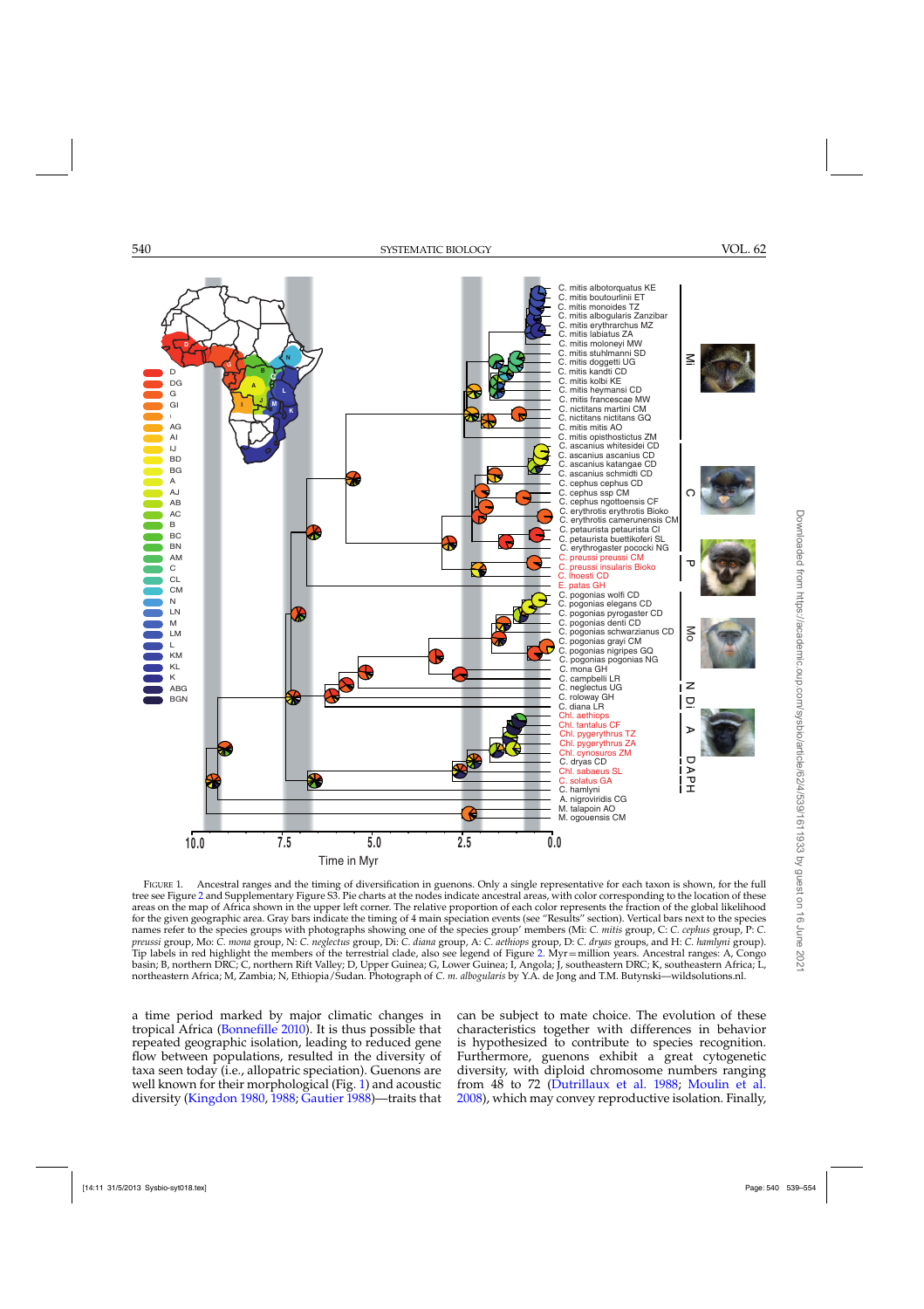hybridization could have been involved in the evolution of guenon[s, as documented in other mammals \(](#page-13-0)Arnold and Meyer [2006;](#page-13-0) [Larsen et al. 2010](#page-15-0)). Interspecies mating in guenons is well known from captivity and the wild and is reported to produce viable and fertile offspring [\(Detwiler et al. 2005](#page-14-0)). Furthermore, many extant guenon taxa occur in sympatry and frequently form polyspecific troops [\(Gautier-Hion 1988](#page-14-0)), which allows for interspecific or even intergeneric hybridization.

In this study, we generate a comprehensive phylogenetic framework based on mitochondrial (mtDNA) genomic sequences from an almost complete sampling of guenons, obtained primarily from museum specimens. The tree was used to infer ancestral distributions, to test for evolutionary constancy of diversification rate, and to evaluate the importance of geographic isolation in guenon radiation. Using phylogenetic, geographic, and climatic information, we assess the possible role of past climatic changes in the speciation of guenons. Finally, comparisons between nuclear and mitochondrial-based phylogenetic trees allow us to highlight important topological discrepancies, which merit future investigations by suggesting that hybridization and introgression could have played a role in shaping guenons' diversity.

### MATERIALS AND METHODS

#### *Sample Collection*

The taxonomy of guenons is still relatively unsettled. For our study, we followed the taxonomy proposed by [Grubb et al.](#page-14-0) [\(2003](#page-14-0)) and also took into accoun[t the taxonomic classification by](#page-16-0) Wilson and Reeder [\(2005\)](#page-16-0) (Supplementary Table S1, Dryad doi: 10.5061/dryad.7k14q). We collected samples in 4 European museums: (i) Museum für Naturkunde in Berlin (MfN), Germany; (ii) Royal Museum for Central Africa (RMCA) in Tervuren, Belgium; (iii) Royal Belgian Institute of Natural Sciences (RBINS) in Brussels, Belgium; and (iv) Natural History Museum (NHM) in London, United Kingdom. We collected up to 300 mg of material from skins, skulls, and skeletons. The geographic origin of the specimen and the date of collection were taken from museum records. Sources of sampled material differed in these museums depending on their policies for invasive sample collection (Supplementary Table S2). Most samples represented dried tissue that was still attached to skeletons and skulls. Samples were also collected from skins by taking up to  $5 \text{mm}^2$  of ear cartilage or up to  $4 \text{mm}^2$  of fingertips.

During sample collection we used gloves, which were changed between each specimen, and cleaned the working surfaces with 20% dilution of commercial bleach and distilled water. The collection tools were sterilized either by fire or by incubating them in bleach and subsequent rinsing in distilled water. Where possible, we sampled from secluded parts of the

specimen that were unlikely to have come in direct contact with human handlers. We also attempted to remove the surface layer to avoid sampling highly exposed and potentially contaminated parts of the specimen. In a few cases, we drilled into the broken part of the skulls or skeletons to retrieve bone material or collected the spongy parts of the nasal bone. When drilling, we used sterile one-way coats, facemasks, and hairnets. For some specimens, we collected the root fraction of the teeth. Where possible, the collection and subsequent selection of the samples for extraction were aimed to contain at least 2 representatives of each taxon from across its geographical range, and ideally deposited in different museums. In total, samples from 120 specimens were used for DNA extraction.

#### *DNA Extraction and Library Preparation*

DNA from skin, dried tissue, teeth, and bone samples was extracted in a laboratory dedicated to ancient DNA, which implements several precautions against contamination [\(Green et al. 2008](#page-14-0)). For the extraction, we used 10–253 mg of material per sample (Supplementary Table S2). Tissue samples were ground with mortar and pestle. The extraction procedure followed a columnbased extraction protocol [\(Rohland et al. 2009](#page-15-0)) with one modification: the DNA was eluted using TE buffer with 0.05% Tween 20. Siliconized tubes were used in all processing steps and for long-term storage of the extracts. For each 10–20 samples, we processed 2 negative controls to check for possible cross-contamination during the extraction process.

Illumina libraries were prepared from 30  $\mu$ l of the extract from each sample, under clean room conditions, and following [Meyer and Kircher](#page-15-0) [\(2010](#page-15-0)). To allow highly multiplexed sequencing, an Illumina adapter containing a 7-basepair (bp) barcode was attached to the 3'-end of each sample [\(Meyer and Kircher 2010](#page-15-0)). We used 96 barcode sequences, which differed from each other by at least 3 substitutions. This dramatically reduces the chance of converting one barcode into another one by sequencing errors. We included additional blanks for every 23 processed samples to check for possible contamination during library preparation. Each indexed extract was amplified with Phusion<sup>TM</sup> High-Fidelity Master Mix, 400 nM of each IS5 and IS6 primers until saturation to ensure high prevalence of DNA fragments.

#### *Enrichment for Mitochondrial DNA*

For the targeted capture of mitochondrial fragments, we used a published procedure [\(Maricic et al. 2010](#page-15-0)). Briefly, this protocol is based on hybridization of mitochondrial fragments contained in the complex mixture of the sample extract to a bait consisting of fragmented mitochondrial genomes from closely related taxa.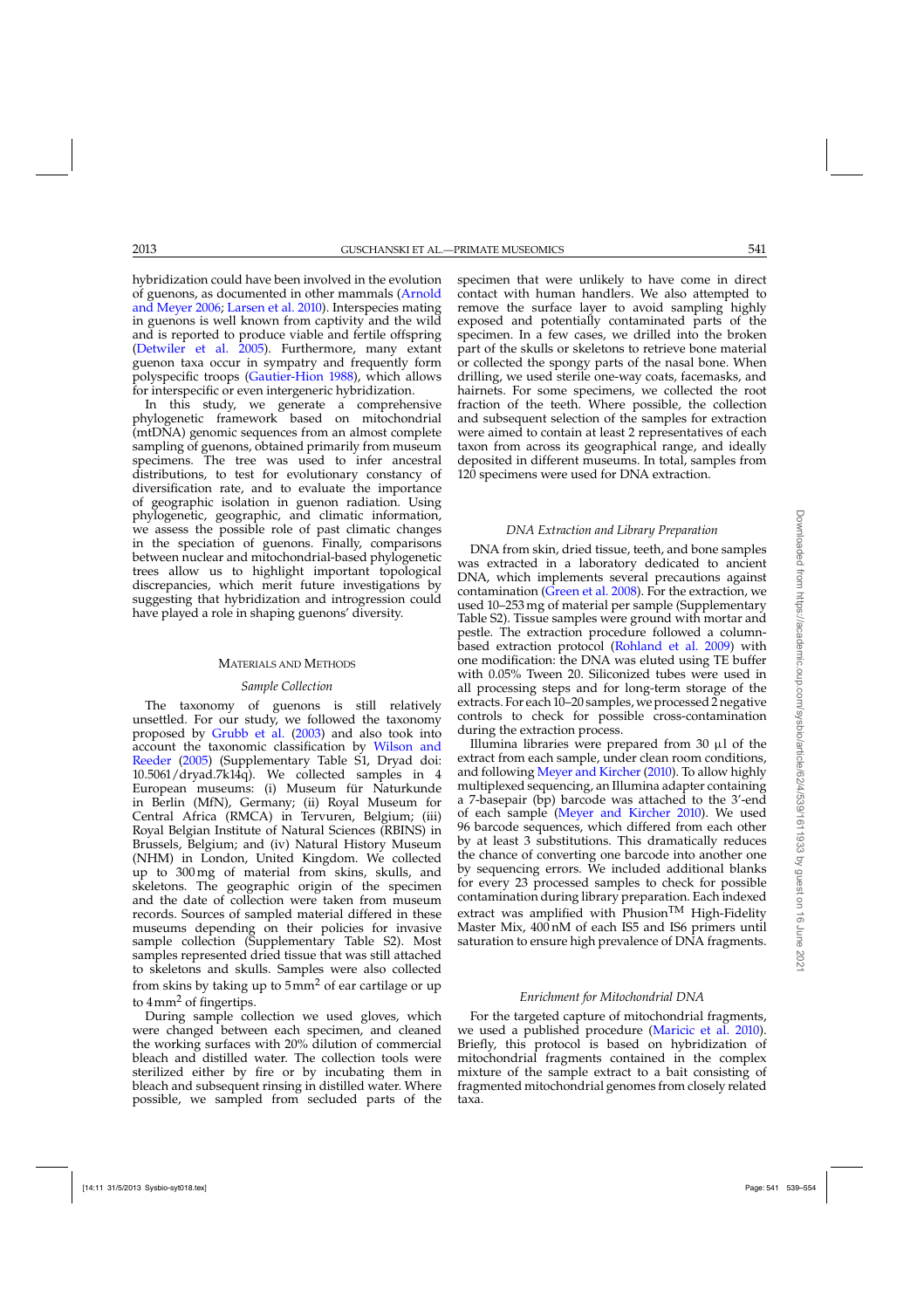To construct the bait, we amplified the entire mitochondrial genomes of 3 guenon taxa: *Cercopithecus mitis monoides*, *Cercopithecus diana*, and *Erythrocebus patas*. Long-range PCR was performed on high-quality DNA samples resulting in 2 PCR fragments (ca. 8000 and 10 000 bp). The amplification protocol and primate specific mitochondrial primers were as in [Finstermeier](#page-14-0)  $(2010)$ . The 2 fragments of bait were pooled in equimolar amounts to a total of 2  $\mu{\rm g}$  for each bait sample and sonicated (Bioruptor, Diagenode, Liege, Belgium) 10 times for 30 s with the output selector set to high. This resulted in fragment size distribution between 250 and 2500 bp. Subsequently, the fragments were biotinylated and immobilized on streptavidin-coated magnetic beads [\(Maricic et al. 2010\)](#page-15-0).

Indexed DNA extracts from museum samples were combined into 9 different capture pools, each containing 8–20 samples (Supplementary Table S2). In each capture pool, the DNA was made single-stranded and hybridized with blocking oligos that "mask" the Illumina adapters [\(Maricic et al. 2010](#page-15-0)). Subsequently, each capture pool was mixed with one or a combination of bait genomes. More specifically, 3 capture pools were hybridized only to the mitochondrial genome of *C. mitis monoides* as bait, 3 more to the *E. patas* mtDNA genome, and the remaining 3 were hybridized to a combination of *C. mitis monoides*, *C. diana*, and *E. patas* (Supplementary Table S2). The choice of samples to be captured in a particular pool was based on current knowledge of taxonomic and phylogenetic relationships within guenons [\(Tosi 2008\)](#page-15-0), attempting to use a bait from a species that was evolutionarily closest to the sample to be captured. For instance, all representatives of the *C. mitis* species group were captured with *C. mitis monoides*, and species within the proposed terrestrial clade [\(Tosi et al. 2004\)](#page-15-0) were predominantly captured with *E. patas* (this included all *Chlorocebus* species). Species for which no clear phylogenetic information was available, for example, *Cercopithecus dryas*, or that are supposedly placed equidistant from all bait taxa, for example, *Cercopithecus neglectus*, were captured with the combination of all 3 baits (Supplementary Table S2). We adjusted the amounts of samples to be pooled to match their initial ratio after extraction. This was done to ensure that each DNA fragment present in the initial sample is sequenced to approximately the same depth. Because we amplified each extract until saturation (see above), extracts with low initial DNA content will contain many more copies of the same DNA fragment than extracts with high initial DNA content. The adjustment to the initial ratio thus reduces the chance of sequencing the same PCR-amplified fragment a disproportional number of times. We also captured all negative controls (extraction and library preparation), distributing them randomly among the capture pools. The mixture of sample and bait was rotated in a hybridization oven at  $6\overline{5}$ °C for 48 h. At the end of the incubation period, nonhybridized fragments were washed away and the single-stranded DNA was melted off the beads with 125 mM NaOH. The captured DNA fragments were

purified with MinElute (Qiagen) and eluted with 10  $\mu$ l EB buffer containing 0.05% Tween 20.

## *Sequencing and Mapping Analyses*

All captured library pools were sequenced directly on 3 lanes on the Illumina GAIIx platform, with no amplification after DNA capture to avoid "jumping PCR." The pools were combined in such a way that each sample on a given lane had a unique 7-bp barcode. Each lane contained 17–49 samples (19–60 including blanks)[, following recommendations in](#page-15-0) Meyer and Kircher [\(2010\)](#page-15-0). Sequencing was carried out from both ends of the fragments with 76 cycles per read. After standard base calling, the alternative base caller Ibis [\(Kircher et al. 2009](#page-15-0)) was used. It relies on a training data set for adjusting quality scores derived from PhiX 174 control reads, which were either spiked into each lane or obtained from a dedicated control lane. A quality filter was applied to the data that removes all reads in which more than 5 bases have quality score below 15 on the PHRED scale [\(Kircher 2012\)](#page-15-0). Subsequently, reads were separated by sample based on barcode sequences. Perfect matches with the original barcode sequence were required [\(Meyer and Kircher](#page-15-0) [2010\)](#page-15-0). Quality scores were applied and sequences from the paired-end reads were merged into single fragments (while simultaneously removing adapters) only if forward and reverse sequences overlapped by a minimum of 11 bp [\(Kircher 2012](#page-15-0)). Merging of pairedend reads further decreases the prevalence of sequencing errors, particularly in libraries with fragments shorter or equal to read length. In our case, median fragment size was 58 bp (Supplementary Fig. S1) and thus below the 76 bp read length. For bases in the overlapping stretch, the consensus sequence was called by either summing up the quality scores of identical bases or by calling the base with [the](#page-15-0) [higher](#page-15-0) [quality](#page-15-0) [score](#page-15-0) [\(Green et al. 2010](#page-14-0)[;](#page-15-0) Krause et al. [2010\)](#page-15-0). Only merged fragments were retained for subsequent sequence analysis.

To map merged fragments, we used the genomes of *Chlorocebus sabaeus* (accession EF597503 in GenBank), C. *mitis monoides*, and *E. patas* [\(Finstermeier 2010](#page-14-0)) as references. The latter 2 reference genomes were derived from the same samples that were also used for mitochondrial capture. As during enrichment, we used the closest possible reference to align the reads. To map reads from species not closely related to any reference genome, 2 or 3 genomes were set as reference. We [used the iterative mapping assembler MIA \(](#page-14-0)Green et al. [2008](#page-14-0); [Briggs et al. 2009](#page-14-0)), filtered for unique reads by grouping sequences with the same orientation, start, and compatible end coordinates, and only accepted positions with at least 2-fold unique coverage. This ensures that any given position was present in at least 2 independent mtDNA fragments. Ambiguous positions and those with only 1-fold coverage were called N. Their distribution by sample is shown in Supplementary Table S2. In the 92 mtDNA genomes retained for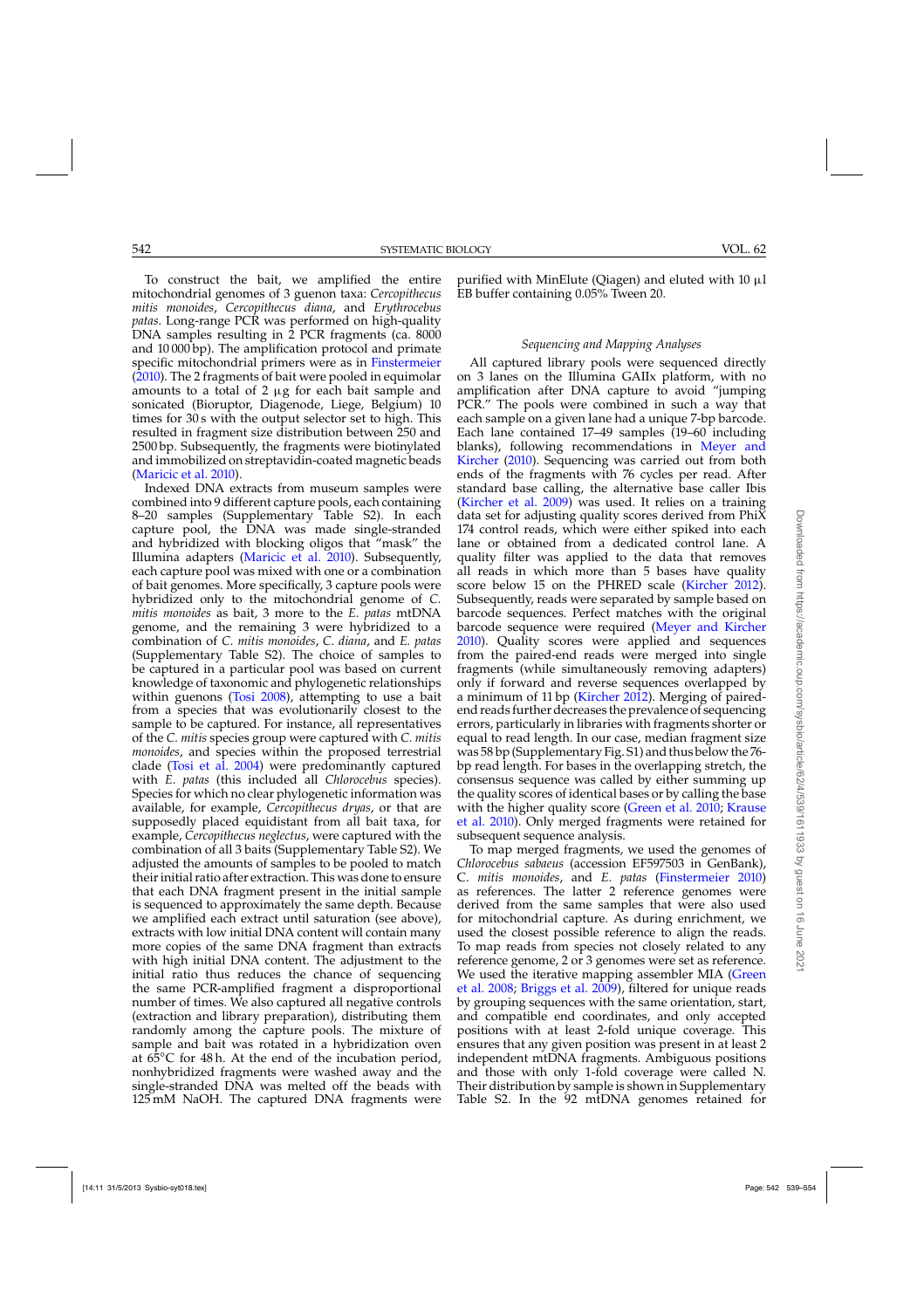phylogenetic analyses (see below), the median number of called nucleotides with only 2-fold coverage was 117, while all other called nucleotides had higher coverage. The pooled data set of all samples generated a total of 76 347 651 merged reads, of which 2 904 450 (3.9%) mapped to a reference mtDNA genome (Supplementary Table S2).

Because no museum samples of the *Cercopithecus hamlyni* species group produced a mitochondrial sequence, we used a high-quality DNA sample from *C. hamlyni* of unknown geographic origin (Supplementary Table S1). We first amplified the mitochondrial genome in 2 long-range PCR fragments using the same protocol as for the bait construction. We then sequenced the genome either directly using long-range PCR products as template [\(Wertheim and Worobey 2007\)](#page-16-0), or after additional amplification with internal primers (Supplementary Table S3). Purified PCR products were sequenced on an ABI 3130xl Genetic Analyzer (Applied Biosystems, Foster City, CA, USA) in both directions using a standard protocol. We obtained an almost complete sequence of the genome with 15 093 bp sequenced.

### *Testing for Contamination*

Contamination with human DNA is possible with museum specimens and, if present at a high rate, can obscure the phylogenetic signal and lead to erroneous conclusions. To evaluate the prevalence of human contamination, we applied the method detailed in [Kircher](#page-15-0) [\(2012](#page-15-0)). It relies on the differences in alignment scores obtained by aligning each read to a set of closely related sequences and to potential homologous contaminant sequences. Reads from each sample were mapped against the 3 Cercopithecini mtDNA reference genomes (as above) using BWA V0.6.1 [\(Li and Durbin 2009](#page-15-0)). In a second step, the human "Cambridge reference" mtDNA genome was added to the guenon references and the mapping was repeated. BWA parameters were kept identical in both mappings. The ContTestBWA.py script [\(Kircher 2012\)](#page-15-0) was used to evaluate the reported alignments for each read and to return the number of endogenous, noninformative and contaminant reads. Confidence levels were calculated in R assuming binomial distribution.

## *Taxon Sampling*

*MtDNA sequences.—*In addition to the mitochondrial genomes obtained from museum specimens (Supplementary Table S2), we also included 3 samples (*C. hamlyni*, *C. mitis monoides*, and *E. patas*—the latter 2 used for enrichment and mapping, see above), whose complete mitochondrial sequences were determined from high-quality DNA samples. We downloaded sequences of 6 *Chlorocebus* species from GenBank (Supplementary Table S1) to be included in the phylogenetic analyses. In addition, we generated mitochondrial sequences for 4 outgroup taxa from museum-preserved samples (gelada baboon, graycheeked and collared mangabeys, and drill). We also downloaded 8 additional complete mitochondrial genomes for further outgroup species from GenBank (Supplementary Table S1).

## *Data Partitioning*

Alignment of the 110 mitochondrial sequences (Cercopithecini and outgroup) was performed with MAFFT v6.811b [\(Katoh and Toh 2008](#page-14-0); [Katoh et al. 2009](#page-14-0)). Using the annotated genome of *Chlorocebus tantalus* (EF597502) as a reference, we partitioned the aligned genomes into protein-coding genes, tRNAs, rRNAs, and noncoding fragments (including the origin of replication and the hypervariable region). We further partitioned the protein-coding genes into first, second, and third codon positions using Split Codons [\(Stothard](#page-15-0) [2000\)](#page-15-0). To evaluate the best partitioning scheme and to determine substitution models for each partition, we used PartitionFinder v. 0.9 [\(Lanfear et al. 2012](#page-15-0)). We divided the mtDNA alignment into 42 subsets: all tRNAs (each individual tRNA alignment was too short to be informative), 12s rRNA, 16s rRNA, and the 13 protein-coding genes each subdivided into first, second, and third codon position. Then, because we intended to use RaxML [\(Stamatakis 2006](#page-15-0)) and BEAST [\(Drummond and Rambaut 2007](#page-14-0)) for phylogenetic reconstructions, we ran PartitionFinder twice: (i) only considering models of nucleotide evolution as available in RaxML and (ii) considering all 56 possible models. The selected partitioning scheme with the highest Bayesian information criterion differed slightly for RaxML and BEAST data (Supplementary Table S4).

## *Phylogenetic Reconstruction and Dating*

We performed maximum likelihood (ML) and Bayesian inference (BI) phylogenetic analyses for mitochondrial sequences, adopting the best-fitting model for each partition. ML was performed with RAxML v7.2.8 [\(Stamatakis et al. 2008\)](#page-15-0) on the CIPRES cluster [\(Miller et al. 2009\)](#page-15-0). We used BEAST v1.6.1 [\(Drummond and Rambaut 2007](#page-14-0)) for BI analyses and coestimated the divergence times from the sequence data. The different partitions shared the same tree topology. A starting tree generated with ML was provided and the prior tree distribution was generated using a Yule process. The final trees were based on 5 independent runs of  $2 \times 10^7$  generations each. Tree sampling was performed every  $1 \times 10^3$  generations. We used Tracer  $v1.5$  [\(Rambaut and Drummond 2009](#page-15-0)) to assess convergence among runs and to determine the number of burn-in steps, which were subsequently discarded. The number of trees was thinned to about 10 000 with LogCombiner v1.6.1 and the maximum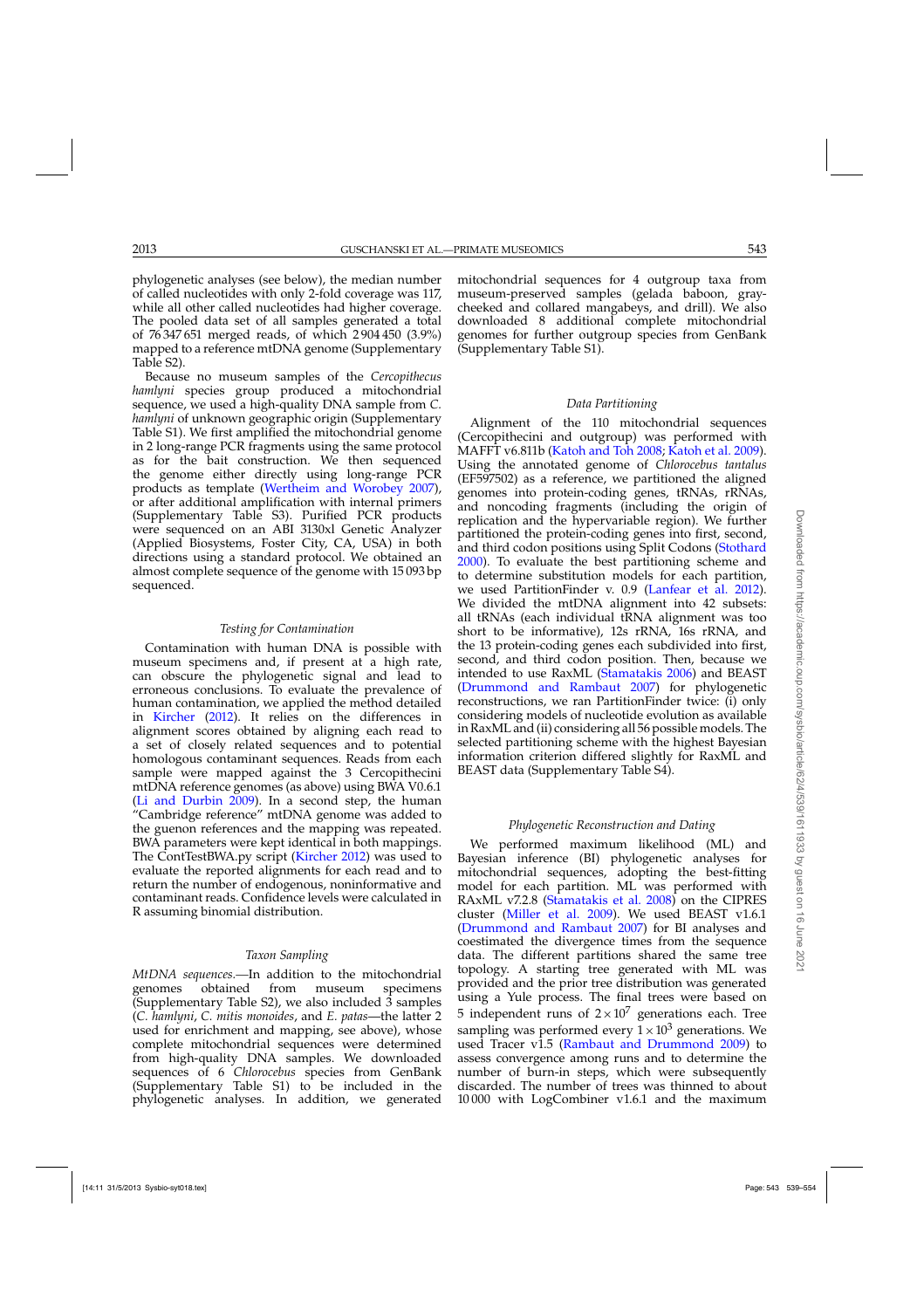credibility trees were estimated with TreeAnnotator v1.6.1.

We specified 2 calibration points relying on undisputed fossils within the outgroup taxa. We used the fossils of *Macaca libyca* (6 Ma) [\(Stromer 1920\)](#page-15-0) and *Microcolobus tugenensis*(10 Ma) [\(Benefit and Pickford](#page-13-0) [1986\)](#page-13-0), which are the oldest African representatives of the respective taxonomic groups [\(Jablonski 2002](#page-14-0)). Morphological and stratigraphic data for both species have been reviewed recently in the framework of newly discovered cercopithecoid fossils [\(Benefit et al. 2008;](#page-13-0) [Gilbert et al. 2010\)](#page-14-0). *Microcolobus tugenensis* provided the minimum age for the Colobinae node, whereas we performed 2 independent analyses to account for the uncertainty in the placement of *M. libyca* as either a stem or crown macaque. For *M. tugenensis* and *M. libyca* as crown macaque, we chose normally distributed priors with a standard deviation (SD) of 1 myr, so that the lower boundary matched the fossil record date. Importantly, all bounds were "soft," so that the probability of divergence time being outside the bounds was above zero. When *M. libyca* was used to inform the divergence age between macaques and other Papionini, we used instead a lognormal prior with the minimum age of 6 myr, SD of 0.5, and an unconstrained lower bound. This placed the median of the distribution at 9.5 myr. We further put a 25-myr constraint on the root of the tree, which was derived from previous molecular esti[mates for Cercopithecidae](#page-16-0) [\(Raaum et al. 2005](#page-15-0)[;](#page-16-0) Zinner et al. [2009](#page-16-0); [Perelman et al. 2011](#page-15-0)). To account for the uncertainty associated with this age, we applied large and "soft" bounds of 5 myr.

Because prior calibration densities can influence posterior age estimates [\(Heled and Drummond 2012](#page-14-0)), we performed an analysis on "empty alignments" with the same priors but no data. We compared the results derived by sampling only from the priors with those obtained for the posterior distributions estimated on sequence data.

Finally, to account for a potential effect of incomplete genome sequences on branch length and divergence time estimates, we repeated ML and BI analyses for a data set of 95 mtDNA sequences that contained only genomes with more than 13 000 sequenced nucleotides. This corresponds to at least 78% completeness.

## *Evaluating Congruence between Nuclear and mtDNA Phylogenetic Trees*

We obtained the alignment of nuclear sequences from [Perelman et al.](#page-15-0) [\(2011\)](#page-15-0). We pruned the published phylogenetic tree so that it contained only the taxa that were also present in our mtDNA data set. The pruned nuclear data set consisted of 17 guenon taxa and 11 outgroup taxa (Supplementary Table S5). Guenons present in the nuclear data set contain representatives of both the arboreal and the terrestrial clades (see below). To evaluate the concordance between phylogenetic trees estimated with mitochondrial and nuclear sequences,

we performed the Shimodaira–Hasegawa (SH) test [\(Shimodaira and Hasegawa 1999\)](#page-15-0) implemented in the R package phangorn [\(Schliep 2011\)](#page-15-0). Because we observed differences between the 2 phylogenetic trees within the ingroup and also within the outgroups, we repeated the SH test for a data set with only Colobini as outgroup, but the results did not differ (data not shown).

## *Ancestral Range Reconstruction and Range Overlap Analysis*

Since the mtDNA-based phylogenetic trees encompassed the broadest taxon sampling, they formed the basis for our phylogeographic analyses, relying on the chronogram from BEAST. The software Lagrange v 20110117 [\(Ree et al. 2005](#page-15-0); [Ree and Smith](#page-15-0) [2008\)](#page-15-0) was used to perform a ML analysis of dispersal– extinction–cladogenesis for the Cercopithecini. We reduced our sampling to contain a single representative of each taxon, except for *Chlorocebus pygerythrus*, for which we kept 2 specimens from geographically distant locations (South Africa and Tanzania). Taking into account known guenon distribution [\(Jones et al. 2009\)](#page-14-0), we defined 11 geographical regions that roughly follow the previously classified biogeographical provinces [\(Udvardy 1975\)](#page-16-0) and ecoregions [\(Olson et al. 2001](#page-15-0)) (Fig. [1](#page-2-0) and Supplementary Fig. SI). Each taxon was assigned to a maximum of 3 geographical regions—those that covered the largest proportion of its distribution range. The distribution of the ancestor was confined to a maximum of 2 regions. We excluded a number of unrealistic range combinations and only allowed continuous composite ranges in the Lagrange analysis (Supplementary Table S6).

Range overlap analysis was performed following [Barraclough and Vogler](#page-13-0) [\(2000\)](#page-13-0) by plotting the degree of range overlap against time of divergence. Distribution data for all available guenon taxa were obtained from the PanTHERIA database [\(Jones et al. 2009\)](#page-14-0). The presence/absence of each taxon was evaluated in 25km<sup>2</sup> grid cells. We also performed a range overlap analysis using the nuclear data from [Perelman et al.](#page-15-0) [\(2011\)](#page-15-0), transforming branch lengths with a semiparametric method based on penalized likelihood [\(Sanderson 2002\)](#page-15-0).

## *Diversification Rates*

We used the birth–death likelihood (BDL) method implemented in the R package LASER [\(Rabosky 2006](#page-15-0)) to test for different models of diversification. Analyses were conducted on 3 sets of BEAST chronograms that accommodated various taxonomic schemes (Supplementary Information). Akaike information criterion (AIC) scores were calculated for each of the 6 following models—2 rate-constant models: pure birth (constant speciation and no extinction) and birth–death (constant speciation and extinction); 2 density-dependent models: DDL (with logistic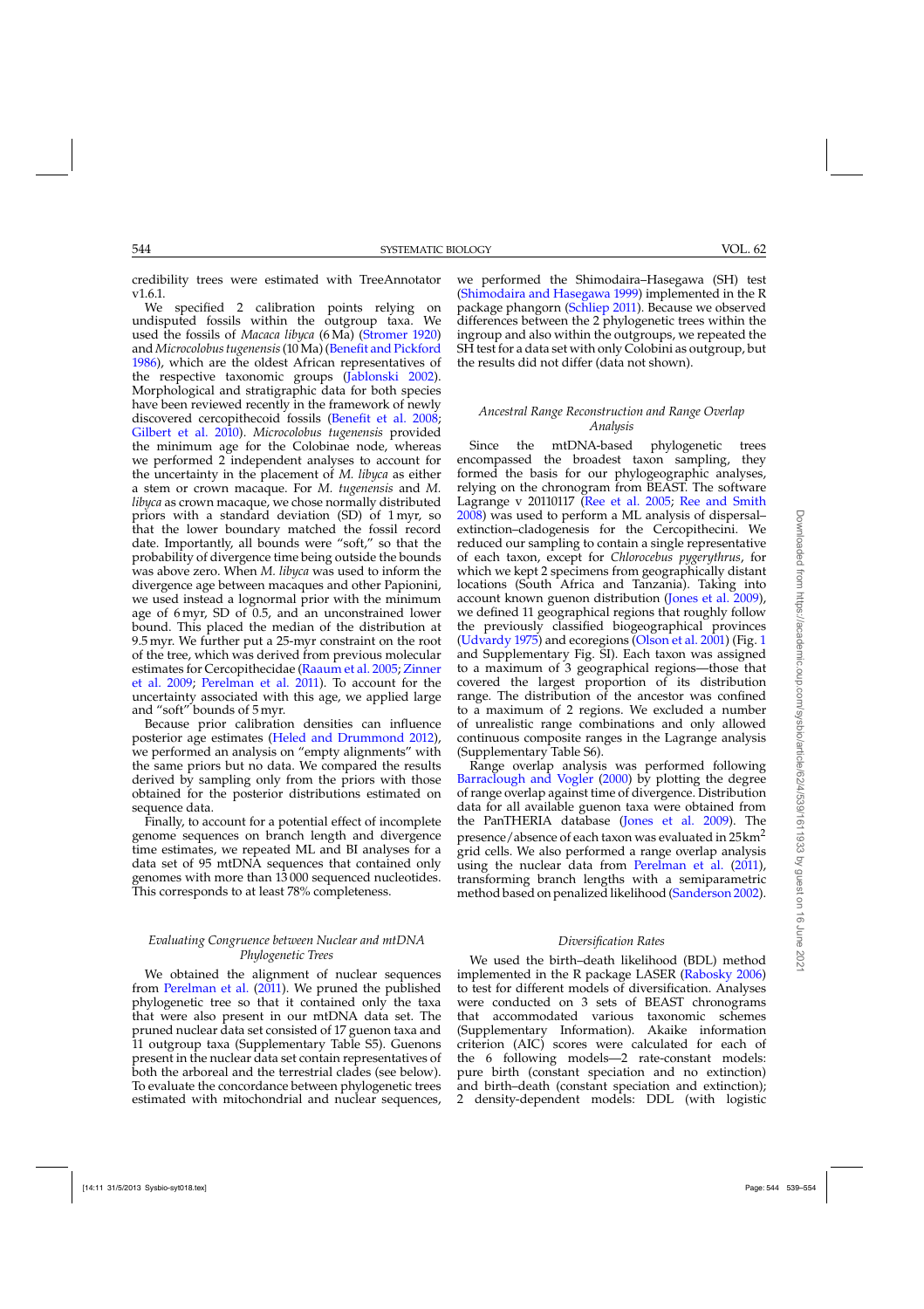component) and DDX (exponential component); and 2 multirate variants of the pure birth model: Yule-2-rate and Yule-3-rate. The 2 latter models allow 1 or 2 rate shifts, respectively. The best-fit model was selected by comparing the difference in AIC between the best rateconstant model and each of the rate-variable models for the BEAST maximum credibility trees (SI).

#### **RESULTS**

#### *Mitochondrial Genomes from Museum Specimens*

Our sampling comprised all but one of the 63 species and subspecies described in [Grubb et al.](#page-14-0) [\(2003](#page-14-0)), with *Chlorocebus djamjamensis* missing from the museum collections. *Cercopithecus pogonias schwarzianus*, which is recognized by [Wilson and Reeder](#page-16-0) [\(2005\)](#page-16-0) as a separate taxon, was also included here.

Of the 120 sequenced samples, 92 produced complete or partial mitochondrial genome sequences (Supplementary Table S2). We failed to obtain mtDNA sequences from museum-preserved *C. hamlyni*, and therefore included a *C. hamlyni* mitochondrial genome sequence that was derived from a blood sample. Taken together, we obtained mitochondrial genomes for 57 of the 63 guenon taxa—an almost complete representation of the taxonomical variation present within Cercopithecini (Supplementary Table S1). Importantly, each species group was represented by at least one of its members.

The median coverage for each mitochondrial genome was  $24$ -fold (mean= $91.4$ -fold), which is higher than the average coverage obtained from high-quality samples with other NGS protocols [\(Chan et al. 2010](#page-14-0); [Gunnarsdottir et al. 2011\)](#page-14-0). We found that coverage along the mtDNA genome was strongly correlated with the local GC content (Pearson's  $r=0.53$ ,  $P < 2.2e^{-16}$ , Supplementary Fig. S2), as has been previously reported [\(Green et al. 2008;](#page-14-0) [Briggs et al. 2009;](#page-14-0) [Krause et al. 2010](#page-15-0)).

Samples collected from museum specimens, particularly from exposed surfaces, are prone to contain high level of exogenous DNA from different contamination sources (e.g., bacteria and fungi that colonized the specimen). Despite this complication, the enrichment protocol was highly efficient; an average of 3.9% (but up to 62.4%) of sequenced fragments were mapped to the reference genomes (Supplementary Table S2). Human mitochondrial fragments shed during handling of specimens might hybridize to the probe due to the close phylogenetic relationship between guenons and humans. However, only about 2.3% of all mapped fragments (0.09% of total fragments) were potentially derived from human (Supplementary Table S2). Given that we require at least 2-fold coverage, this frequency amounts to an error rate of  $(0.023 \times 0.023) = 5.3 \times 10^{-4}$ per nucleotide position. Since in a typical genome only about 117 positions had exactly 2-fold coverage, the actual error rate is much smaller and almost negligible.

We tested for the influence of age, weight, and specimen part from which the sample was collected on the quantity of endogenous DNA using a linear regression model in R (adjusted  $R^2 = 0.1458$ ,  $F = 1.642$ on 21 and 58 df,  $P = 0.07048$ , Materials and Methods and Supplementary Information, Results). Neither age (spanning more than 100 years) nor weight of the sample (ranging from 10 to 253 mg) had an effect on DNA recovery  $(P=0.89$  and 0.97, respectively). There was also no difference in the performance of the samples from different sources (skin, dried tissue from skeleton and skull, teeth, bone material, etc., pairwise *t*-test with adjusted  $P=1$ ).

#### *Phylogeny of Guenons*

*MtDNA phylogenetic trees.—*Phylogenetic reconstructions based on mtDNA with ML and BI methods resolved congruent and highly supported tree topologies (Figs. [1](#page-2-0) and [2\)](#page-8-0). Overall, the topologies agree with an earlier study based on limited sampling [\(Chatterjee et al. 2009\)](#page-14-0). Species groups are monophyletic, with the notable exception of the *C. diana* and *Cercopithecus preussi* species groups (Fig. [1](#page-2-0) and Supplementary Fig. S3, see below). *Cercopithecus dryas* and *C. hamlyni* species groups are represented by a single sample, and thus their monophyly could not be ascertained (Figs. [1](#page-2-0) and [2](#page-8-0) and Supplementary Fig. S3). The genus *Cercopithecus* is paraphyletic (see also [Chatterjee et al. 2009](#page-14-0)); *Erythrocebus* is placed within *Cercopithecus*, whereas *C. hamlyni* and *Cercopithecus solatus* are more closely related to the genus *Chlorocebus* (Figs. [1](#page-2-0) and [2](#page-8-0) and Supplementary Fig. S3).

We observed some deep within-species splits, which merit further investigation (Fig. [2](#page-8-0) and Supplementary Fig. S3). For example, in *E. patas*, the lineage from Sudan shows an early separation from that from Ghana. The difference between eastern and western populations of *E. patas* is also supported by morphology [\(Kingdon](#page-15-0) [2005\)](#page-15-0). Similarly deep divergences are also found within *Cercopithecus cephus*. Within the *C. mitis* group, we found *C. mitis mitis* to be sister to *Cercopithecus nictitans* instead of clustering with other *C. mitis*. It is noteworthy that *C. mitis mitis* is the westernmost representative of *C. mitis* species and occurs in geographic proximity to *C. nictitans*. Co[nsistent with previous finding \(](#page-16-0)Wertheim and Worobey [2007\)](#page-16-0), we also identified deep divergence within *Chl. pygerythrus*, separating lineages from South Africa and Tanzania.

The almost complete taxonomic sampling allowed us to infer the phylogenetic position of the enigmatic *C. dryas*, whose evolutionary relationships have been disputed [\(Grubb et al. 2003\)](#page-14-0). Based on mitochondrial sequences, we found *C. dryas* nested within the *Chlorocebus* (African green monkeys), with *Chl. sabaeus* as sister species.

*MtDNA versus nuclear DNA data.—*We compared the phylogenetic trees derived from mitochondrial and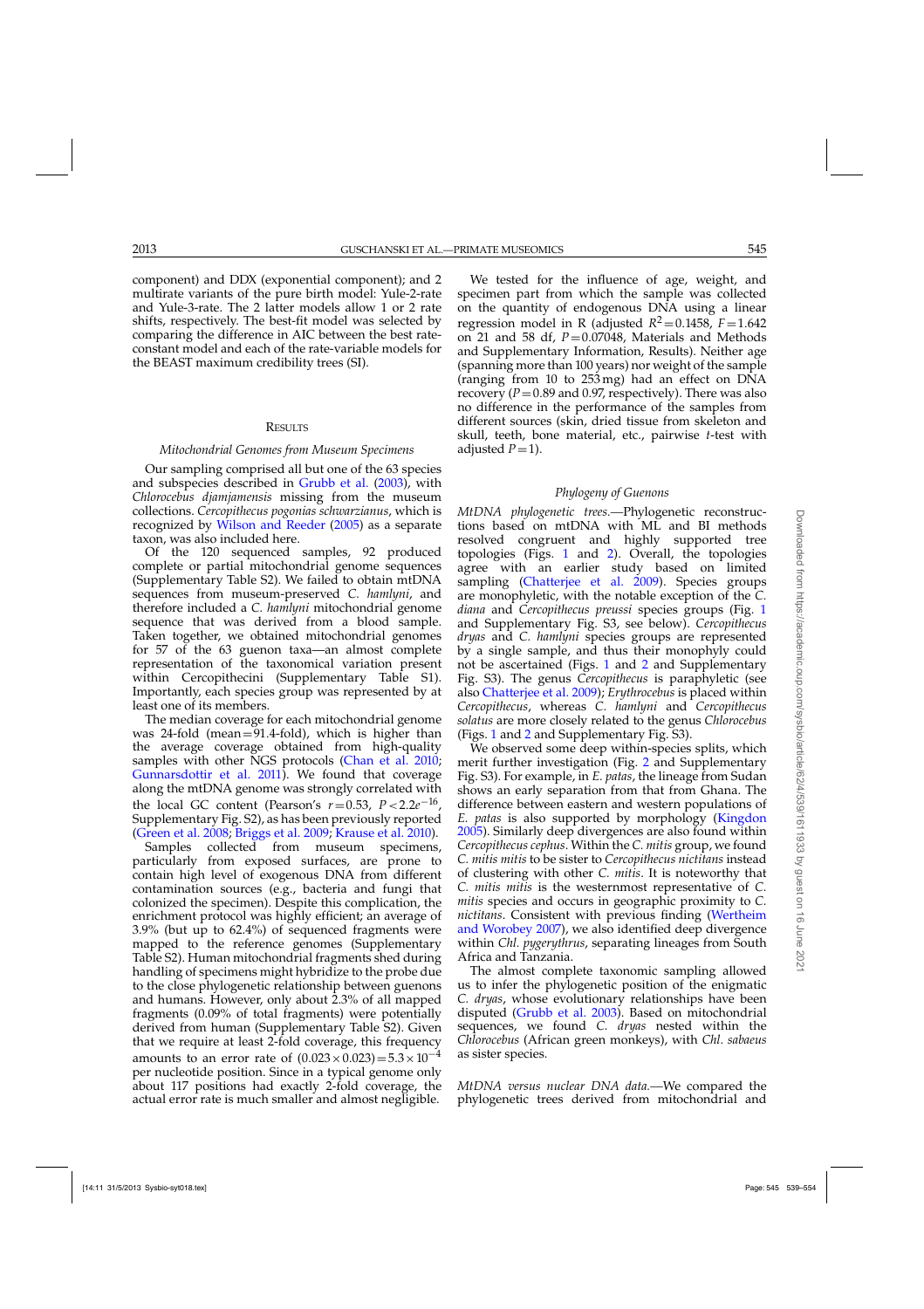<span id="page-8-0"></span>

FIGURE 2. Evolutionary relationships of Cercopithecidae. BI and ML methods produced trees with congruent topology. The BI-inferred phylogenetic tree is shown with first value at the nodes representing BI support and second value representing ML bootstrap support. All nodes with BI/ML support of 1/100 are labeled \*/\*. Tip labels consist of species name, followed by the name of the museum at which the specimen has been collected in brackets (B, MfN; N, NHM London; RB, RBINS; and R, RMCA), followed by the country of origin for the given specimen (AO, Angola; CD, Democratic Republic of the Congo; CF, Central African Republic; CG, Republic of Congo; CI, Cote d'Ivoire; CM, Cameroon; ET, Ethiopia; GA, Gabon; GH, Ghana; GQ, Equatorial Guinea; KE, Kenya; LR, Liberia; MR, Mauritania; MW, Malawi; MZ, Mozambique; NG, Nigeria; SD, Sudan; SL, Sierra Leone; SN, Senegal; ST, São Tomé and Príncipe; TG, Togo; TZ, United Republic of Tanzania; UG, Uganda; ZA, South Africa; ZM, Zambia; gb, GenBank, and DPZ, samples provided by the DPZ Germany). Asterisks at the tip labels indicate cases of likely specimen mix-up (Supplementary Information, Results).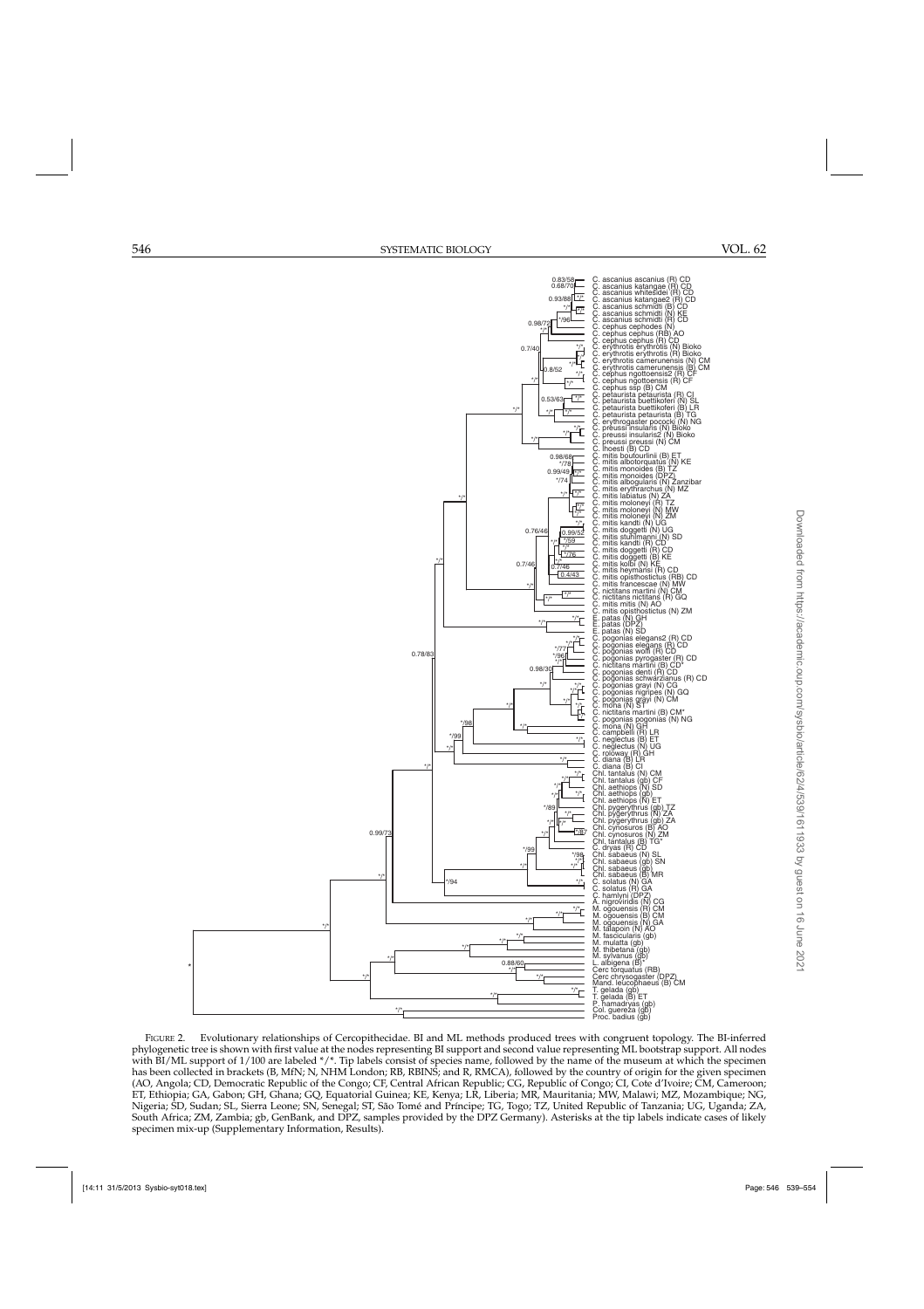<span id="page-9-0"></span>nuclear data. The SH test indicated that there were significant differences between these trees (Table 1). Most of these differences refer to the placement of taxa belonging to the terrestrial group: *Cercopithecus lhoesti*, *E. patas*, and the genus *Chlorocebus* (Fig. 3). For example, *C. lhoesti* and *E. patas* are sisters to each other and to *Chlorocebus* in the nuclear phylogenetic tree, whereas they are placed on different branches within the arboreal group in the mtDNA-based phylogenetic tree. Thus, the mtDNA phylogenetic tree does not support a single terrestrial group; instead, it favors multiple transitions to terrestriality (Figs. [1](#page-2-0) and 3).

TABLE 1. SH test results on nuclear and mitochondrial phylogenetic trees

| Sequence data | Tree    | $-\ln L$    | SH test P-value |
|---------------|---------|-------------|-----------------|
| mtDNA         | mtDNA   | $-109219.5$ | 0.5             |
| mtDNA         | Nuclear | $-61720.8$  | < 0.00001       |
| Nuclear       | mtDNA   | $-113033.1$ | < 0.00001       |
| Nuclear       | Nuclear | $-60699.9$  | 0.5             |



*Timing of Diversification*

*MtDNA phylogeny.—*The posterior distributions of the calibration nodes for *Macaca* and Cercopithecidae obtained in the BEAST analyses with sequence data were distinct from the respective assigned prior distributions, retrieved from the analyses on empty alignments (Supplementary Fig. S4). This observation was independent of the calibration scheme (*M. libyca* as crown or stem macaque) and indicated that the inferred dates were indeed informed by the data. The posterior distribution of the Colobinae node was not different from the prior and was therefore uninformative (Supplementary Fig. S4). The divergence times estimated from the full mtDNA data set or the reduced data set (samples with more than 13 kb sequences) were nearly identical (Supplementary Fig. S5); we therefore present here the results of the larger data set. Also, whether we used the *M. libyca* fossil as stem or as crown macaque had a minor effect on the divergence time estimates (Supplementary Fig. S6). When the fossil was used to inform the split between macaques and other Papionini, the inferred divergence dates were slightly older than



FIGURE 3. Nuclear [\(Perelman et al. 2011\)](#page-15-0) versus mitochondrial trees for 17 guenons species belonging to the arboreal and the terrestrial clades. Numbers at the nodes indicate ML bootstrap support, nodes with support of 100 are labeled with asterisks. Taxa from the "terrestrial clade" [\(Tosi et al. 2004](#page-15-0); [Tosi 2008](#page-15-0)) are highlighted in bold.

Col. guereza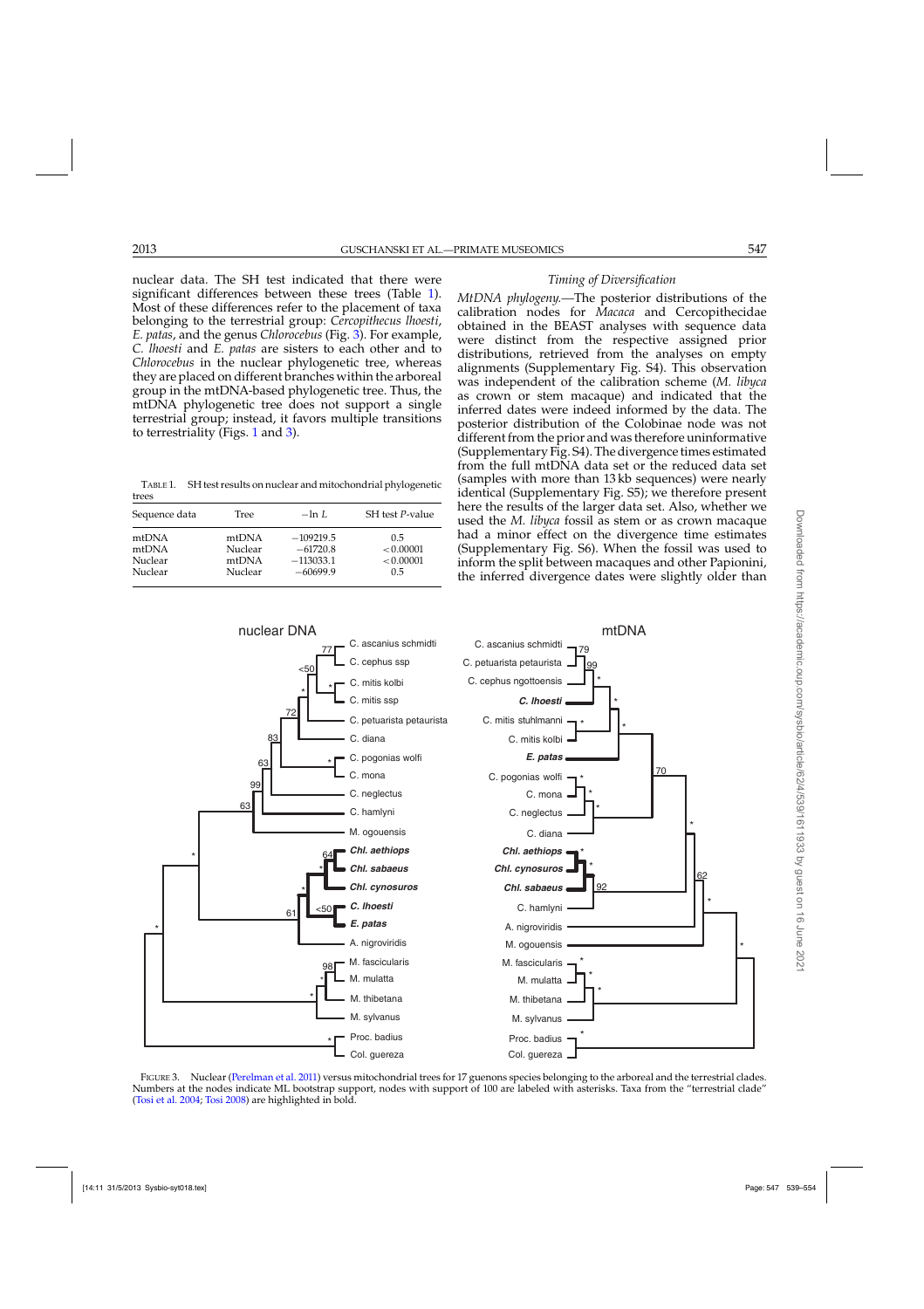548 SYSTEMATIC BIOLOGY VOL. 62

Range overlap

Range overlap<br>0.4 0.6

 $0.2$ 

 $\supseteq$ 

 $\frac{8}{2}$ 

when it was used as the crown node of macaques. The strongest effect was on the age of the root (difference of ca. 0.5 myr) and the relatively older nodes. Differences diminished toward the tips, so that the age of the ingroup differed by 0.3 myr, whereas the ages of species group

radiations differed by approximately 0.06 myr. The split between Colobinae and Cercopithecinae was dated to approximately 19 Ma (22.9–15.1; 95% highest posterior density [HPD] interval), the split between Papionini and Cercopithecini to approximately 12.3 Ma (15.0–9.6 95% HPD). The first radiation within Cercopithecini was estimated to have occurred approximately 9.6 Ma (11.7–7.5 95% HPD). We identified 4 radiation events at different taxonomic levels (Fig. [1\)](#page-2-0). First, between 9.6 and 9.3 Ma (11.7–7.3 95% HPD), major genera were formed: *Miopithecus* and *Allenopithecus* split from all other guenons. Second, between 7.4 and 6.8 Ma (9.1–5.3 95% HPD), most species groups originated: The *C. hamlyni* species group with the representative *C. hamlyni*; the *C. aethiops* species group—*Chlorocebus*; the clade with *C. diana*, *Cercopithecus roloway*, *C. neglectus*, and the *Cercopithecus mona* species group; the genus *Erythrocebus*; and finally, the clade containing *C. mitis* and *C. cephus* species groups (Fig. [1\)](#page-2-0). Third, between 2.4 and 2.1 Ma (3.0–1.7 95% HPD), diversification occurred within the species groups. Finally, within the past 1 myr (1.9–0.1 95% HPD), most subspecies evolved, notably within *Cercopithecus ascanius*, the eastern radiation of *C. mitis*, and within *C. pogonias*.

*Differential diversification through time.—*We used mtDNA phylogenetic trees to estimate changes in diversification rates during guenon evolution. Because the results were consistent for all 3 taxonomic scenarios, we present here only the results for the complete sampling at the subspecies level (Supplementary Information, Results; taxonomic scenario C). The BDL model with the lowest AIC score was the Yule-3-rate model, with 2 shifts in diversification rate (Supplementary Table S7 and Supplementary Fig. S7). This model also consistently produced the lowest AIC scores and provided a significantly better fit than the best rate-constant model ( $\triangle AIC_{RC} = 13.75$ ,  $P < 0.01$ ). This result was not affected by incomplete taxon sampling (Supplementary Table S7). The ML estimate of the first shift in diversification rate was 2.77 Ma, which roughly corresponds to the radiation event within the species groups. At this point in time, there was a significant increase of 2.8 times  $(r_2/r_1)$ , Supplementary Table S7) in the rate of diversification. Later on, approximately 0.44 Ma, a strong decrease of over 7-fold was identified in diversification rate. This apparent slowdown may be an artifact and due to the presence of young lineages that are still too similar to be recognized as separate taxa [\(Etienne and Rosindell 2012](#page-14-0)).

## *Geography of Speciation*

Range overlap increased with time for both mitochondrial and nuclear data, which is consistent



●

●

● ●

●

●

●

●

●

details). The regression line is plotted in black. See Supplementary Figure S8 for the corresponding analyses on nuclear data.

with a scenario of allopatric speciation (Fig. 4 and Supplementary Fig. S8). Based on mtDNA, the Y-intercept of the regression between range overlap and node age for the entire group of Cercopithecini was −0.05 and not significantly different from 0 (*P*=0.25), while the slope was positive and significantly different from 0 (adjusted  $R^2 = 0.53$ ,  $P = 4.7 \times 10^{-10}$ ).

The reconstruction of ancestral geographic ranges along the phylogenetic tree indicated that guenons most likely originated in western Africa (Fig. [1](#page-2-0) and Supplementary Information, Results). Although several lineages, notably the *C. cephus* group, remained in this region, others dispersed eastward toward the Albertine Rift Valley and westward to the upper Guinean forests (SI Results). The Lower and Upper Guinean regions repeatedly played a role in guenon diversification at different points in time. Our reconstructions also indicated that most dispersal events to the east went around the Congo basin. This supports the idea that the Congo basin served as a barrier for forest-dwelling taxa during the past 10 myr.

The species groups show group-specific dispersal patterns across the African continent. The dispersal pattern of the *C. cephus* and *C. mona* groups are similar. Both originated between Upper and Lower Guinea (Fig. [1\)](#page-2-0). In each case, some taxa went westward across the Dahomey Gap and dispersed further west in a stepwise manner. Other taxa went eastward, first taking the northern route around the Congo River. Upon entering the Congo basin they diversified within it (e.g., subspecies of *C. ascanius* less than 1 Ma).

The *C. mitis* group originated further east compared with the *C. cephus* and *C. mona* groups. Some taxa dispersed to the west but not further than Lower Guinea. Another lineage went south around the Congo basin toward Zambia. The Albertine Rift Valley split this lineage into 2, one confined to the west of the Rift and the

● ●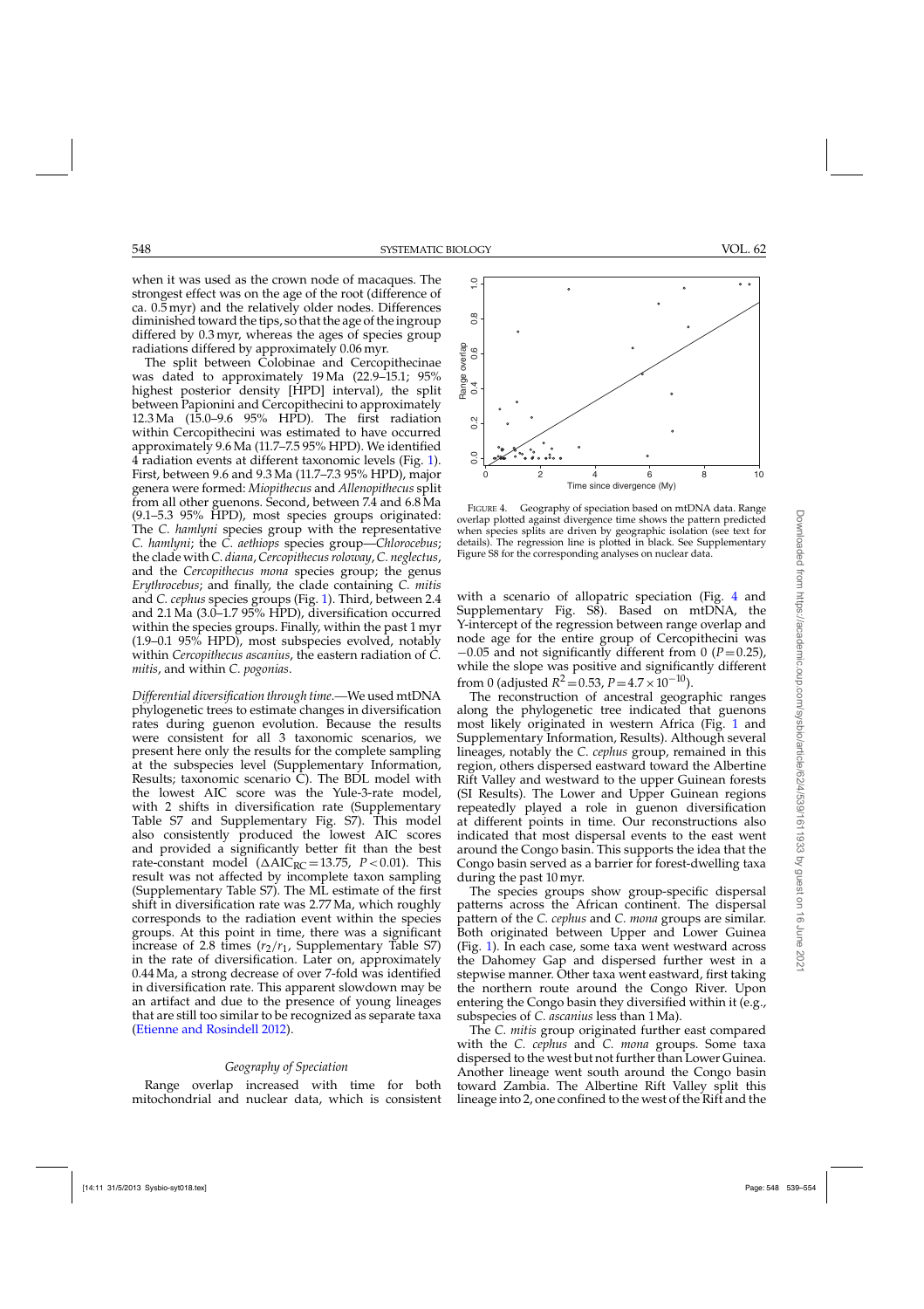other to the east African coast (Fig. [1\)](#page-2-0). The eastern lineage experienced rapid diversification within the past 1 myr.

Finally, we found that *C. preussi*/*C. lhoesti* originated in western Africa and dispersed northeast around the Congo basin, as suggested by [Tosi](#page-15-0) [\(2008\)](#page-15-0). A similar dispersal route was taken by the widespread *Cercopithecus aethiops* group (now genus *Chlorocebus*).

## **DISCUSSION**

#### *Guenon mtDNA Phylogeny*

Although many features of the tree topologies, including the divergence times of the major groups, were comparable between the mtDNA-based phylogenetic tree and previously published nuclear and sexchromosomal phylogenetic trees [\(Raaum et al. 2005](#page-15-0); [Tosi](#page-15-0) [2008;](#page-15-0) [Fabre et al. 2009](#page-14-0); [Zinner et al. 2009](#page-16-0)[;](#page-15-0) Perelman et al. [2011](#page-15-0)), there were also significant discrepancies. We discuss these in detail below.

The almost complete taxonomic sampling allowed us to evaluate the so far unknown aspects of guenon phylogenetic relationships. For instance, mtDNA sequences place *C. dryas* as a member of the *C. aethiops* species group. This goes against previous ideas that *C. dryas* is a representative of the *C. diana* species group. Although no nuclear data are available to corroborate our mtDNA-based phylogenetic inference, a close relationship of *C. dryas* with the members of the African green monkeys is also supported by similarities in feeding behavior, locomotion, cranial, and dental characteristics [\(Kuroda et al. 1985](#page-15-0); [Groves 1989\)](#page-14-0).

## *Guenon Radiation as Inferred by mtDNA Analysis*

By applying the range overlap test, we showed that guenons predominantly speciated in allopatry and that geographic isolation played a pivotal role in their diversification. Dating the mtDNA phylogenetic trees, we inferred that guenons radiated during the Late Miocene and Pleistocene—a time period known for increased rates of speciation in mammals [\(Johnson et al.](#page-14-0) [2006;](#page-14-0) [Krause et al. 2008;](#page-15-0) [Chan et al. 2010;](#page-14-0) Fulton and Strobeck [2010\)](#page-14-0) and pronounced climatic fluctuations [\(Bonnefille 2010\)](#page-13-0). Since the majority of guenons are forest-dependent, the dynamic history of African forests ultimately had a dramatic effect on their evolution. Because gene divergence usually precedes population divergence (e.g., [Jennings and Edwards 2005](#page-14-0)), the actual speciation events might be younger than the dates inferred for mtDNA data. Although it is difficult to pinpoint the specific climatic events, the past 10 myr were characterized by dynamic and repeated fluctuations in local and global forest cover in Africa [\(Bonnefille 2010\)](#page-13-0). From around 16 Ma, forest cover diminished throughout Africa and savannah expanded by 8 Ma in western and eastern Africa [\(Jacobs 2004\)](#page-14-0). Furthermore, 3 peaks of grass pollen prevalence were observed in marine core at 10, 7, and 2.8 Ma [\(Bonnefille 2010\)](#page-13-0)—loosely coinciding

with the time periods of 3 important speciation events in guenons (Fig. [1\)](#page-2-0). The latter aridification is linked to the onse[t of the "Northern Hemisphere Glaciation" \(](#page-14-0)Haug et al. [2005](#page-14-0)) and coincides with the major increase in guenon diversification rate, as indicated by the LASER analyses.

Within the Congo basin, changing courses of rivers might have played a more pronounced role than the forest cover fluctuations. Many of the subspecies in *C. ascanius* and *C. pogonias* are indeed confined to interfluvial areas. The Congo basin is a region of low altitudinal profile and was suggested to have been occupied by alarge water body as recently as the Pliocene [\(Goudie 2005](#page-14-0)). This might have made it impenetrable to guenons and other species and forced dispersal around the basin. If the course of the Congo River and its tributaries was established only recently, it would explain the young separation ages of the aforementioned taxa.

## *Possible Influence of Other Factors on Guenon Radiation*

In addition to geographic isolation, other factors might have contributed to guenon diversity. For example, guenons are extremely colorful and their species-specific facial patterns are thought to contribute to species recognition [\(Kingdon 1980](#page-15-0), [1988](#page-14-0)). Guenons are also well known for their diverse acoustic repertoire, which was partly shaped by sexual selection [\(Zuberbühler 2003\)](#page-16-0) and hence might enforce species boundaries. However, morphological affinities [\(Kingdon 1980](#page-15-0)) and species relationships based on vocalization [\(Gautier 1988](#page-14-0)) stand in stark contrast to both mtDNA and nuclear DNAbased phylogenetic trees. Although acoustic affinities in general support the separation into arboreal and terrestrial forms, the relationships within the terrestrial group are not well supported [\(Gautier 1988\)](#page-14-0). In addition, greater call diversity was observed within a *Chl. aethiops* group in different habitats than between *Chl. aethiops* and *E. patas* in the same habitat [\(Enstam and Isbell 2002\)](#page-14-0).

Guenons also display great differences in behavior and social structure. The ecology of guenons with their diverse choice of habitat and dietary preferences [\(Butynski 2003](#page-14-0)) could have played an important role in further enhancing differentiation between populations.

Furthermore, guenons are well known for their large cytogenetic differences [\(Dutrillaux et al. 1988](#page-14-0)). Frequent chromosomal rearrangements were held responsible for the taxonomic diversity in this primate group. However, molecular trees and chromosomal trees [\(Moulin et al. 2008](#page-15-0)) show multiple discrepancies to each other and hybrids reported from the wild clearly disrespect chromosomal boundaries (e.g., *C. ascanius* with 66 chromosomes and *C. mitis* with 70 chromosomes). Discordance between molecular and cytogenetic phylogenetic trees is not infrequent, even within primates [\(Rumpler et al. 2011](#page-15-0)). Overall, speciation in guenons is bound to be a complex process influenced by many factors.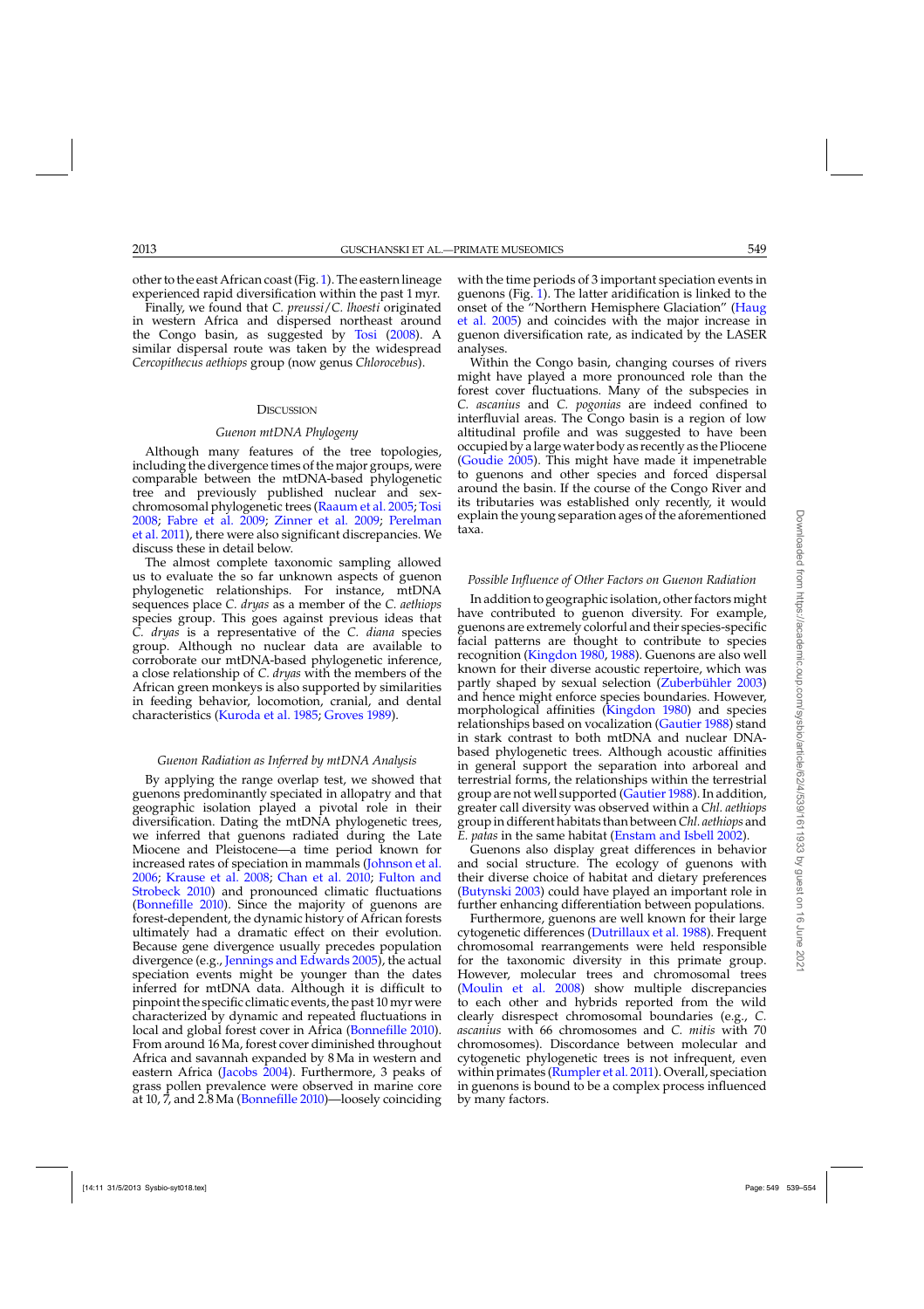## *Phylogenetic Conflicts between Mitochondrial and Nuclear Markers*

*Divergence dates.—*The divergence dates for major phy[logenetic groups derived from nuclear \(](#page-15-0)Perelman et al. [2011\)](#page-15-0) and mtDNA data (Results and Supplementary Fig. S3) were similar, with overlapping confidence intervals (e.g., split between Colobinae and Cercopithecinae ca. 17.6 Ma [21.5–13.9 95% HPD], emergence of Cercopithecini ca. 11.5 Ma [13.9–9.2 95% HPD], and the first radiation within Cercopithecini 8.2 Ma [10.0–6.6 95% HPD]). Some ingroup taxa also showed similar separation dates (e.g., the split between *C. neglectus* and the *C. mona* group ca. 5.2 Ma [6.6–3.9 95% HPD] for nuclear data and 5.4 Ma [6.6–4.2 95% HPD] for mitochondrial data). For others, however, the dates estimated with nuclear data were younger than those estimated with mtDNA data and the confidence intervals did not overlap: for example, diversification of *C. cephus* and *C. mitis* species groups less than 3 Ma (3.9–1.9 95% HPD) with nuclear data compared with more than 5.7 Ma (7.0–4.5 95% HPD) with mtDNA data. Due to the differences in mtDNA and nuclear tree topologies, many nodes could not be compared.

*Topology.—*We uncovered strong discrepancies between nuclear and mitochondrial phylogenetic trees. The mitochondrial phylogenetic trees indicated that the genus *Cercopithecus* is paraphyletic (Results and Figs. [1](#page-2-0) and [2](#page-8-0) and Supplementary Fig. S3), whereas nuclear data [supported the monophyly of this group \(](#page-15-0)Perelman et al. [2011\)](#page-15-0). The direct comparison of taxa for which both nuclear and mitochondrial data were available further indicated that most discrepancies involved the plac[ement of species from the "terrestrial group" \(](#page-15-0)Tosi et al. [2004\)](#page-15-0) (Fig. [3\)](#page-9-0).

Several factors can be invoked to explain the discrepancy between mitochondrial and nuclear phylogenetic trees: paralogous relationships of studied genes, incomplete lineage sorting (ILS), and hybridization/introgression [\(Funk and Omland 2003](#page-14-0)).

It is rather unlikely that gene duplications had a major effect on the nuclear phylogeny. This is because congruent phylogenetic patterns were derived for autosomal, X- and Y-chromosomal loci independently [\(Perelman et al. 2011\)](#page-15-0). Being a single locus, mitochondrial genomes are not expected to have paralogous relationships, with the notable exception of nuclear copies of mitochondrial DNA (numts). Given our enrichment, sequencing, and mapping protocol, it is highly unlikely that numts could obscure the phylogenetic relationships inferred from mitochondrial genomes. First, each mammalian cell contains multiple mtDNA genomes (estimates range from 220 to a few thousand copies per cell depending on the cell type [\[Robin and Wong 1988](#page-15-0); [Legros et al. 2004](#page-15-0)]). Second, numt enrichment was observed in PCR-based studies that used universal primers across distantly related species [\(Thalmann et al. 2004\)](#page-15-0). The preferential numt amplification was obtained because of the slower rate

of sequence evolution in the nucleus compared with the mitochondria. This problem is overcome by sequencing all mitochondrion-like fragments in our study in an unbiased manner. Third, mtDNA was shown to be better pres[erved in old DNA samples than nuclear DNA \(](#page-14-0)Green et al. [2008](#page-14-0), [2010](#page-14-0)) as indicated by longer fragment size of mitochondrial (70 nt) than nuclear (48 nt) DNA. Thus, we expect to predominantly capture mtDNA. Finally, let us evaluate the probability of sequencing a nuclear copy. To do that, we need to estimate the prevalence of numts in a typical guenon genome. No such information is available to date. However, a recent study investigated the accumulation of numts on the macaque lineage since the divergence from human (note here that the divergence time between humans and guenons will be the same). It found 101 numts private to the macaque and a total of 434 numts in the macaque genome [\(Hazkani-Covo 2009](#page-14-0)). The total length of macaque numts is 261.6 kb [\(Hazkani-Covo et al. 2010](#page-14-0)), resulting in the average numt length of 602.8 bp. Since the divergence from human, we would thus expect about 60.9 kb of macaque-specific numts in the macaque genome. The macaque genome size is about 3 Gb and a typical ratio of nuclear to mtDNA fragments in old DNA samples is about 200 [\(Green et al. 2009](#page-14-0)). Thus, the number of numtderived fragments for each mtDNA fragment will be  $200 \times 60.9 \times 10^{3} / 3 \times 10^{9} = 0.00406$ . This corresponds to the ratio of numts to the total pool of numts and mtDNA of  $0.00406/(0.00406+1)$ . Given that we require at least 2fold coverage, this translates into a numt-derived error rate of  $(0.00404)^2$  =  $1.6 \times 10^{-5}$  and is therefore negligible.

With the data at hand, we cannot distinguish whether hybridization or ILS is the cause of the observed incongruence between nuclear and mitochondrial phylogenetic trees. More data and a targeted study design are needed to address this question in full. However, given the wealth of information on guenon hybrids in the wild—even between lineages that show old divergence dates—it is tempting to speculate that hybridization has played a role in guenon speciation. For instance, *C. mitis* and *C. ascanius* are known to hybridize [\(Aldrich-Blake 1968](#page-13-0); [Struhsaker et al. 1988\)](#page-15-0). They show a mitochondrial divergence time of more than 5 myr, although the nuclear divergence time is smaller  $(>3$  myr). The recently reported intergeneric hybrid between *C. mitis* and *[Chl. pygerythrus](#page-14-0)* (de Jong and Butynski [2010\)](#page-14-0) extends the divergence time between hybridizing parental taxa to more than 7 myr for mtDNA genomes and more than 8 myr for nuclear genomes. Given that hybridization between these distantly related taxa can still occur today, we may speculate that repeated hybridization and extensive backcrossing among their ancestors might have contributed to the observed discordance between nuclear and mitochondrial phylogenetic trees.

It is noteworthy that divergence dates inferred with nuclear genomes are frequently younger than those based on mtDNA genomes ([\[Perelman et al. 2011](#page-15-0), p. 591; [Tosi et al. 2005,](#page-15-0) p. 500] and Supplementary Fig. S3). This is particularly evident for the inferred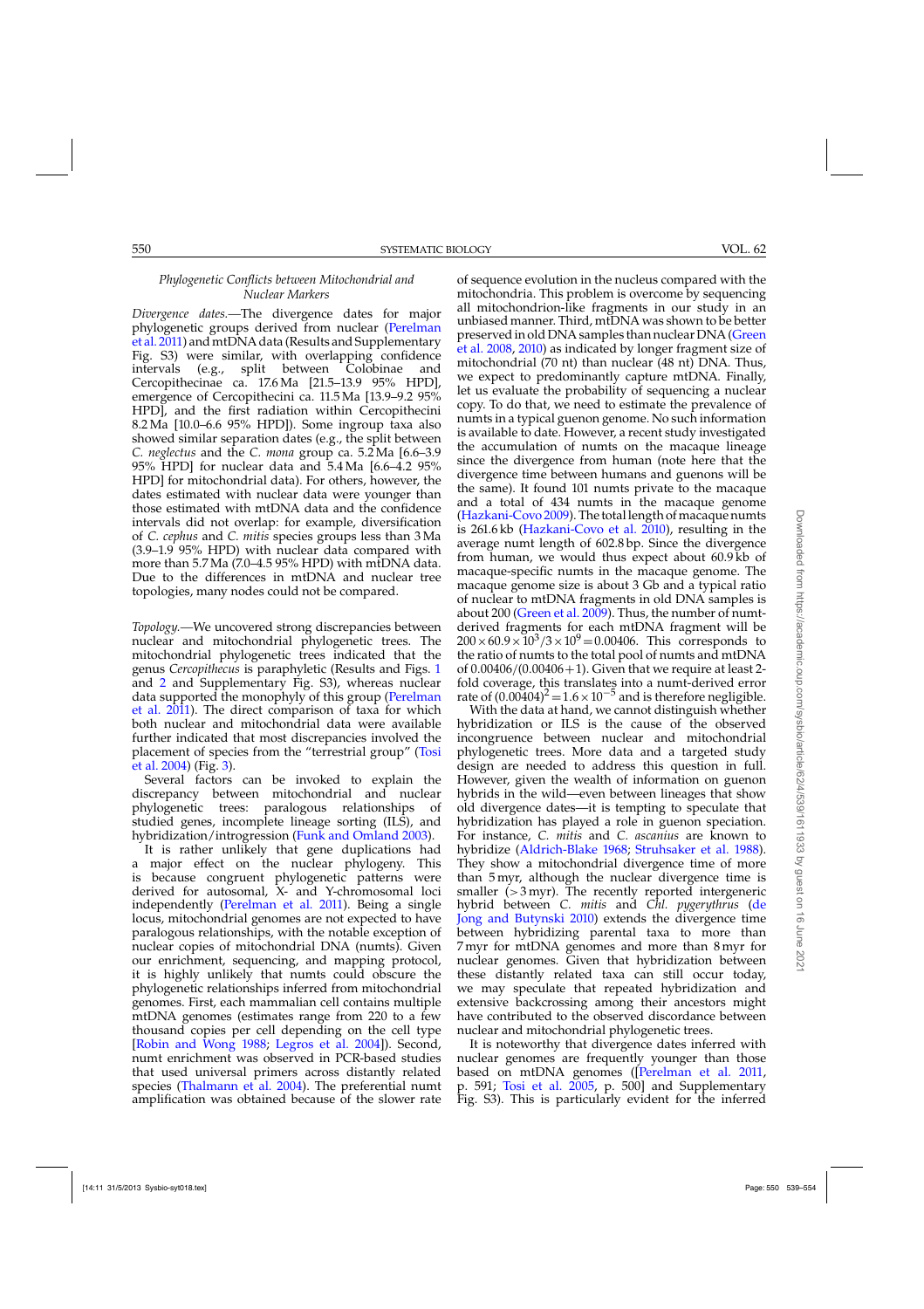<span id="page-13-0"></span>separation between *C. solatus* and *C. lhoesti*/*C. preussi* (>7 myr based on mtDNA genomes and only ca. 2 myr based on sex-chromosomal sequences [\[Tosi 2008](#page-15-0)]). Furthermore, nuclear genomes provide a clear signal for grouping species that have similar habitat preferences (terrestrial vs. arboreal). A possible explanation for this observation is a scenario in which an initial separation driven by geographic isolation (reflected by mtDNA divergence dates) was followed by secondary contact with male-mediated gene flow. Most guenon taxa for which dispersal behavior was studied show male-biased dispersal [\(Schoof et al. 2009\)](#page-15-0). If intensive backcrossing with more invading males occurred, this social system might have promoted nuclear swamping, as was recently proposed for colobine monkeys [\(Roos et al. 2011](#page-15-0)). Having similar habitat preferences could have facilitated this process. If this is true, the transition to terrestriality could have occurred repeatedly. In concordance with mtDNA phylogenetic trees, 3 independent origins of terrestriality were suggested for *C. lhoesti*, *E. patas*, and *Chl. aethiops* based on postcranial adaptations [\(Gebo and Sargis 1994\)](#page-14-0).

It is now widely recognized that hybridization has contributed to the evolution of mammals, including primates (Arnold and Meyer 2006). For example, in colobus monkeys, reticulate evolution has been invoked to explain differences in nuclear versus mitochondrialbased phylogenetic trees [\(Roos et al. 2011](#page-15-0)). In baboons, fertile hybrids are known from the wild [\(Nagel 1973](#page-15-0); Bergman et al. 2008), and hybridization was put forward to explain discordances between mitochondrial phylogenetic trees and morphology [\(Zinner et al. 2009](#page-16-0); [Keller et al. 2010](#page-14-0)). Anatomically modern humans show signature of ancient admixture with Neanderthals and Denisovans [\(Green et al. 2010;](#page-14-0) [Meyer et al. 2012\)](#page-15-0). We suggest the same applies to guenons.

### *Museomics*

We show here that museum-preserved samples constitute an extraordinarily rich resource for DNA studies. We have been successful in recovering mitochondrial genome sequences from as little as 10 mg of biological material. The high success rate of approximately 77% did not depend on the source of the sample, indicating that any part of the specimen can be sampled. This is particularly important for museum scientists, as it removes the need for destructive tooth or bone sampling.

NGS coupled with target enrichment methods [\(Maricic et al. 2010](#page-15-0); [Mason et al. 2011\)](#page-15-0) is a reliable and cost-effective method, which makes it possible to obtain complete mitochondrial genome sequences even from difficult source materials. Particularly given the rapid development in this field and the availability of new methods with increased throughput and lower sequencing costs [\(Glenn 2011](#page-14-0)), this approach is likely to become standard in the near future. It helps to overcome many biases and limitations inherent to museumpreserved specimens, such as low DNA content and

high levels of contamination. Furthermore, because of an unbiased sequencing of all mitochondrionlike fragments, numts will be swamped out by the overwhelming majority of genuine mitochondrial sequences. In this study, we have illustrated the power of NGS for retrieving genomic data from museum-preserved specimens and expect that museum collections will be "unlocked" and millions of specimens studied in the near future.

## SUPPLEMENTARY MATERIAL

Supplementary material, including data files and online-only appendices, can be found in the Dryad data repository at [http://datadryad.org/,](http://datadryad.org/) doi:10.5061/dryad.7k14q. Tree files and alignments have been submitted to TreeBASE under preliminary Study<br>Accession URL: http://purl.org/phylo/treebase/ Accession URL: [http://purl.org/phylo/treebase/](http://purl.org/phylo/treebase/phylows/study/TB2:S13808?x-access-code=a8ab934471238214b271aa112d8df166&format=html) [phylows/study/TB2:S13808?x-access-code=a8ab934471](http://purl.org/phylo/treebase/phylows/study/TB2:S13808?x-access-code=a8ab934471238214b271aa112d8df166&format=html) [238214b271aa112d8df166&format=html.](http://purl.org/phylo/treebase/phylows/study/TB2:S13808?x-access-code=a8ab934471238214b271aa112d8df166&format=html)

## **FUNDING**

This study was funded by SYNTHESYS-BE-TAF-150, the European Research Council, the Leverhulme Trust, the Royal Society, Natural Environment Research Council, and FP7 Marie Curie Actions grants.

#### **ACKNOWLEDGMENTS**

We are grateful to following people for providing samples, support, and advice during the course of the project: Svante Pääbo, Tomislav Maricic, Martin Kircher, Matthias Meyer, Qiaomei Fu, Robert Lanfear, Damien Caillaud, Ed Green, Paula Jenkins, Alban Lemasson, Christian Roos, Wim Wendelen, Kowiyou Yessoufou, Anamaria Necsulea, and David Brawand. We thank Ronald DeBry, Elizabeth Jockusch, and anonymous reviewers for their helpful comments.

#### **REFERENCES**

- Aldrich-Blake F.P.G. 1968. A fertile hybrid between two *Cercopithecus* species in the Budongo Forest, Uganda. Folia Primatol. 9:15–21.
- Arnold M.L., Meyer A. 2006. Natural hybridization in primates: one evolutionary mechanism. Zoology 109:261–276.
- Barraclough T.G., Vogler A.P. 2000. Detecting the geographical pattern of speciation from species-level phylogenies. Am. Nat. 155:419–434.
- Benefit B.R., McCrossin M.L., Boaz N.T., Pavlakis P. 2008. New fossil *Cercopithecoids* from the Late Miocene of As Sahabi, Libya. Garyounis Sci. Bull. Special Issue, No. 5:265–282.
- Benefit B.R., Pickford M. 1986. Miocene fossil *Cercopithecoids* from Kenya. Am. J. Phys. Anthropol. 69:441–464.
- Bergman T.J., Phillips-Conroy J.E., Jolly C.J. 2008. Behavioral variation and reproductive success of male baboons (*Papio anubis* x *Papio hamadryas*) in a hybrid social group. Am. J. Primatol. 70:136–147.
- Bonnefille R. 2010. Cenozoic vegetation, climate changes and hominid evolution in tropical Africa. Glob. Planet. Change 72:390–411.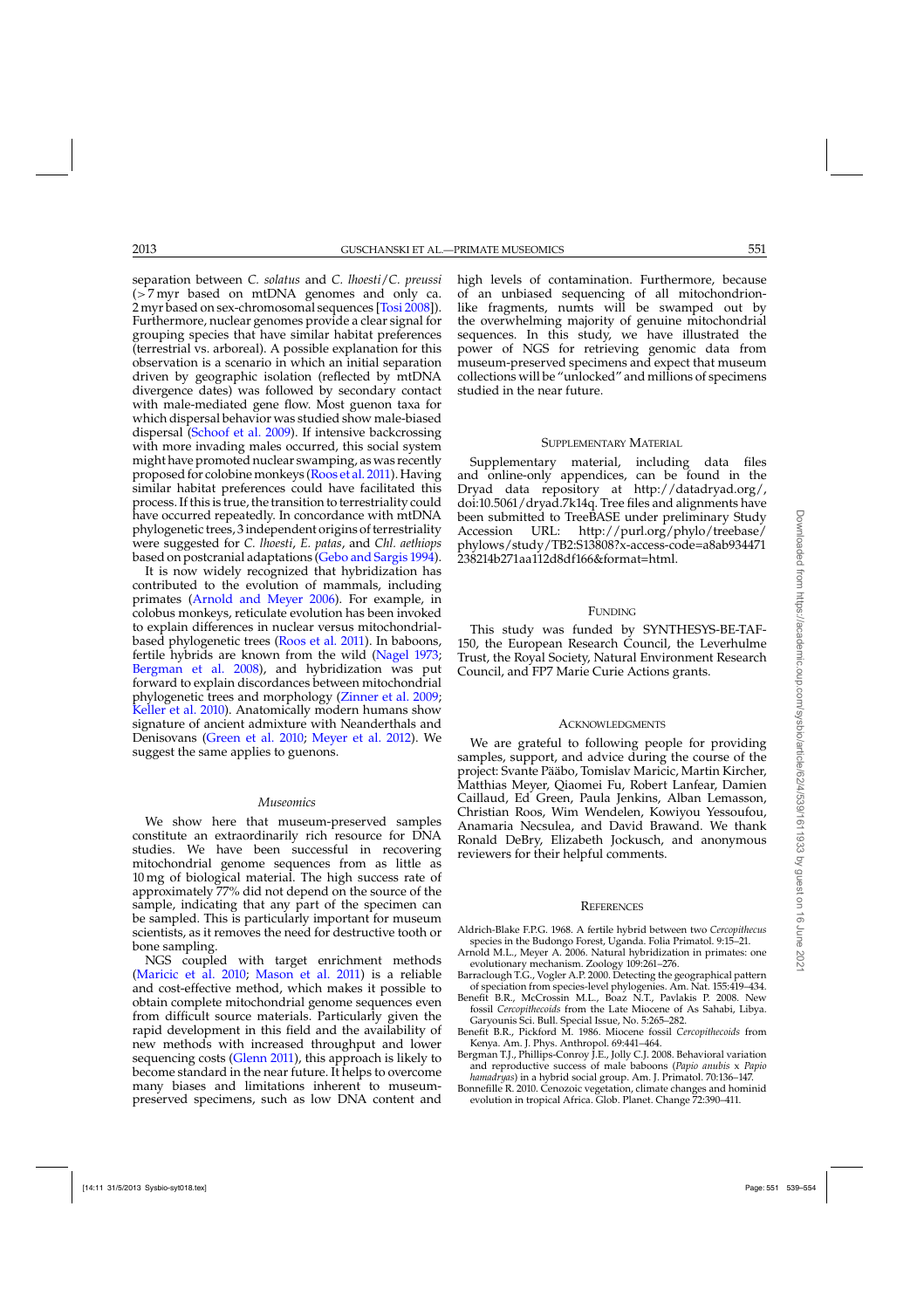- <span id="page-14-0"></span>Briggs A.W., Good J.M., Green R.E., Krause J., Maricic T., Stenzel U., Lalueza-Fox C., Rudan P., Brajkovic D., Kucan Z., Gusic I., Schmitz R., Doronichev V.B., Golovanova L.V., de la Rasilla M., Fortea J., Rosas A., Pääbo S. 2009. Targeted retrieval and analysis of five neandertal mtDNA genomes. Science 325:318–321.
- Butynski T.M. 2003. The guenons: an overview of diversity and taxonomy. In: Glenn M.E., Cords M., editors. The guenons: diversity and adaptation in African monkeys. New York: Kluwer Academic/Plenum Publishers. p. 3–13.
- Chan Y.C., Roos C., Inoue-Murayama M., Inoue E., Shih C.C., Pei K.J., Vigilant L. 2010. Mitochondrial genome sequences effectively reveal the phylogeny of *Hylobates gibbons*. PLoS One 5:e14419.
- Chatterjee H.J., Ho S.Y., Barnes I., Groves C. 2009. Estimating the phylogeny and divergence times of primates using a supermatrix approach. BMC Evol. Biol. 9:259.
- de Jong Y.A., Butynski T.M. 2010. Three Sykes's monkey *Cercopithecus mitis* x Vervet monkey *Chlorocebus pygerythrus* hybrids in Kenya. Primate. Conserv. 25:43–56.
- Detwiler K.M., Burrell A.S., Jolly C.J. 2005. Conservation implications of hybridization in African Cercopithecine monkeys. Int. J. Primatol. 26:661–684.
- Disotell T.R., Raaum R.L. 2003. Molecular timescale and gene tree incongruence in the guenons. In: Glenn M.E., Cords M., editors. The guenons: diversity and adaptation in African monkeys. New York: Kluwer Academic/Plenum Publishers. p. 25–34.
- Drummond A., Rambaut A. 2007. BEAST: Bayesian evolutionary analysis by sampling trees. BMC Evol. Biol. 7:214.
- Dutrillaux B., Muleris M., Couturier J. 1988. Chromosomal evolution of Cercopithecinae. In: Gautier-Hion A., Bourliere F., Gautier J.-P., Kingdon J., editors. A primate radiation: evolutionary biology of the African guenons. New York: Cambridge University Press. p. 150–159.
- Enstam K.L., Isbell L.A. 2002. Comparison of responses to alarm calls by patas (*Erythrocebus patas*) and vervet (*Cercopithecus aethiops*) monkeys in relation to habitat structure. Am. J. Phys. Anthropol. 119:3–14.
- Etienne R.S., Rosindell J. 2012. Prolonging the past counteracts the pull of the present: protracted speciation can explain observed slowdowns in diversification. Syst. Biol. 61:204–213.
- Fabre P.H., Rodrigues A., Douzery E.J.P. 2009. Patterns of macroevolution among Primates inferred from a supermatrix of mitochondrial and nuclear DNA. Mol. Phylogenet. Evol. 53: 808–825.
- Finstermeier K. 2010. Revision of primate phylogeny [dissertation]. University of Leipzig.
- Fulton T.L., Strobeck C. 2010. Multiple fossil calibrations, nuclear loci and mitochondrial genomes provide new insight into biogeography and divergence timing for true seals (Phocidae, Pinnipedia). J. Biogeogr. 37:814–829.
- Funk D.J., Omland K.E. 2003. Species-level paraphyly and polyphyly: frequency, causes, and consequences, with insights from animal mitochondrial DNA. Annu. Rev. Ecol. Evol. Syst. 34:397–423.
- Gautier J.-P. 1988. Interspecific affinities among guenons as deduced from vocalization. In: Gautier-Hion A., Bourliere F., Gautier J.-P., Kingdon J., editors. A primate radiation: evolutionary biology of the African guenons. New York: Cambridge University Press. p. 194–226.
- Gautier-Hion A. 1988. Polyspecific associations among forest guenons: ecological, behavioural and evolutionary aspects. In: Gautier-Hion A., Bourliere F., Gautier J.P., Kingdon J., editors. A primate radiation: evolutionary biology of the African guenons. New York: Cambridge University Press. p. 452–476.
- Gebo D.L., Sargis E.J. 1994. Terrestrial adaptations in the postcranial skeletons of guenons. Am. J. Phys. Anthropol. 93:341–371.
- Gilbert C.C., Goble E.D., Hill A. 2010. Miocene Cercopithecoidea from the Tugen Hills, Kenya. J. Hum. Evol. 59:465–483.
- Glenn T.C. 2011. Field guide to next-generation DNA sequencers. Mol. Ecol. Resour. 11:759–769.
- Goudie A.S. 2005. The drainage of Africa since the cretaceous. Geomorphology 67:437–456.
- Green R.E., Briggs A.W., Krause J., Prufer K., Burbano H.A., Siebauer M., Lachmann M., Pääbo S. 2009. The Neandertal genome and ancient DNA authenticity. EMBO J. 28:2494–2502.
- Green R.E., Krause J., Briggs A.W., Maricic T., Stenzel U., Kircher M., Patterson N., Li H., Zhai W.W., Fritz M.H.Y., Hansen N.F., Durand E.Y., Malaspinas A.S., Jensen J.D., Marques-Bonet T., Alkan C., Prufer K., Meyer M., Burbano H.A., Good J.M., Schultz R., Aximu-Petri A., Butthof A., Hober B., Hoffner B., Siegemund M.,Weihmann A., Nusbaum C., Lander E.S., Russ C., Novod N., Affourtit J., Egholm M., Verna C., Rudan P., Brajkovic D., Kucan Z., Gusic I., Doronichev V.B., Golovanova L.V., Lalueza-Fox C., de la Rasilla M., Fortea J., Rosas A., Schmitz R.W., Johnson P.L.F., Eichler E.E., Falush D., Birney E., Mullikin J.C., Slatkin M., Nielsen R., Kelso J., Lachmann M., Reich D., Pääbo S. 2010. A draft sequence of the neandertal genome. Science 328:710–722.
- Green R.E., Malaspinas A.S., Krause J., Briggs A.W., Johnson P.L.F., Uhler C., Meyer M., Good J.M., Maricic T., Stenzel U., Prufer K., Siebauer M., Burbano H.A., Ronan M., Rothberg J.M., Egholm M., Rudan P., Brajkovic D., Kucan Z., Gusic I., Wikstrom M., Laakkonen L., Kelso J., Slatkin M., Pääbo S. 2008. A complete neandertal mitochondrial genome sequence determined by high-throughput Sequencing. Cell 134:416–426.
- Groves C.P. 1989. A theory of human and primate evolution. New York: Oxford University Press.
- Grubb P., Butynski T.M., Oates J.F., Bearder S.K., Disotell T.R., Groves C.P., Struhsaker T.T. 2003. Assessment of the diversity of African primates. Int. J. Primatol. 24:1301–1357.
- Gunnarsdottir E.D., Li M., Bauchet M., Finstermeier K., Stoneking M. 2011. High-throughput sequencing of complete human mtDNA genomes from the Philippines. Genome Res. 21:1–11.
- Haug G.H., Ganopolski A., Sigman D.M., Rosell-Mele A., Swann G.E., Tiedemann R., Jaccard S.L., Bollmann J., Maslin M.A., Leng M.J., Eglinton G. 2005. North Pacific seasonality and the glaciation of North America 2.7 million years ago. Nature 433: 821–825.
- Hazkani-Covo E. 2009. Mitochondrial insertions into primate nuclear genomes suggest the use of numts as a tool for phylogeny. Mol. Biol. Evol. 26:2175–2179.
- Hazkani-Covo E., Zeller R.M., Martin W. 2010. Molecular poltergeists: mitochondrial DNA copies (numts) in sequenced nuclear genomes. PLoS Genet. 6:e1000834.
- Heled J., Drummond A.J. 2012. Calibrated tree priors for relaxed phylogenetics and divergence time estimation. Syst. Biol. 61: 138–149.
- Jablonski N.G. 2002. Fossil old world monkeys: the Late Neogene radiation. In: Hartwig W., editor. The primate fossil record. Cambridge: Cambridge University Press. p. 255–300.
- Jacobs B.F. 2004. Palaeobotanical studies from tropical Africa: relevance to the evolution of forest, woodland and savannah biomes. Philos. Trans. R. Soc. Lond. B. Biol. Sci. 359:1573–1583.
- Jennings W.B., Edwards S.V. 2005. Speciational history of Australian grass finches (Poephila) inferred from thirty gene trees. Evolution. 59:2033–2047.
- Johnson W.E., Eizirik E., Pecon-Slattery J., Murphy W.J., Antunes A., Teeling E., O'Brien S.J. 2006. The late Miocene radiation of modern Felidae: a genetic assessment. Science 311:73–77.
- Jones K.E., Bielby J., Cardillo M., Fritz S.A., O'Dell J., Orme C.D.L., Safi K., Sechrest W., Boakes E.H., Carbone C., Connolly C., Cutts M.J., Foster J.K., Grenyer R., Habib M., Plaster C.A., Price S.A., Rigby E.A., Rist J., Teacher A., Bininda-Emonds O.R.P., Gittleman J.L., Mace G.M., Purvis A., Michener W.K. 2009. PanTHERIA: a specieslevel database of life history, ecology, and geography of extant and recently extinct mammals. Ecology 90:2648–2648.
- Katoh K., Asimenos G., Toh H. 2009. Multiple alignment of DNA sequences with MAFFT. Methods Mol. Biol. 537:39–64.
- Katoh K., Toh H. 2008. Recent developments in the MAFFT multiple sequence alignment program. Brief. Bioinform. 9:286–298.
- Keller C., Roos C., Groeneveld L.F., Fischer J., Zinner D. 2010. Introgressive hybridization in southern African baboons shapes patterns of mtDNA variation. Am. J. Phys. Anthropol. 142: 125–136.
- Kingdon J. 1988. What are face patterns and do they contribute to reproductive isolation in guenons? In: Gautier-Hion A., Bourliere F., Gautier J.-P., Kingdon J., editors. A primate radiation: evolutionary biology of the African guenons. New York: Cambridge University Press. p. 228–245.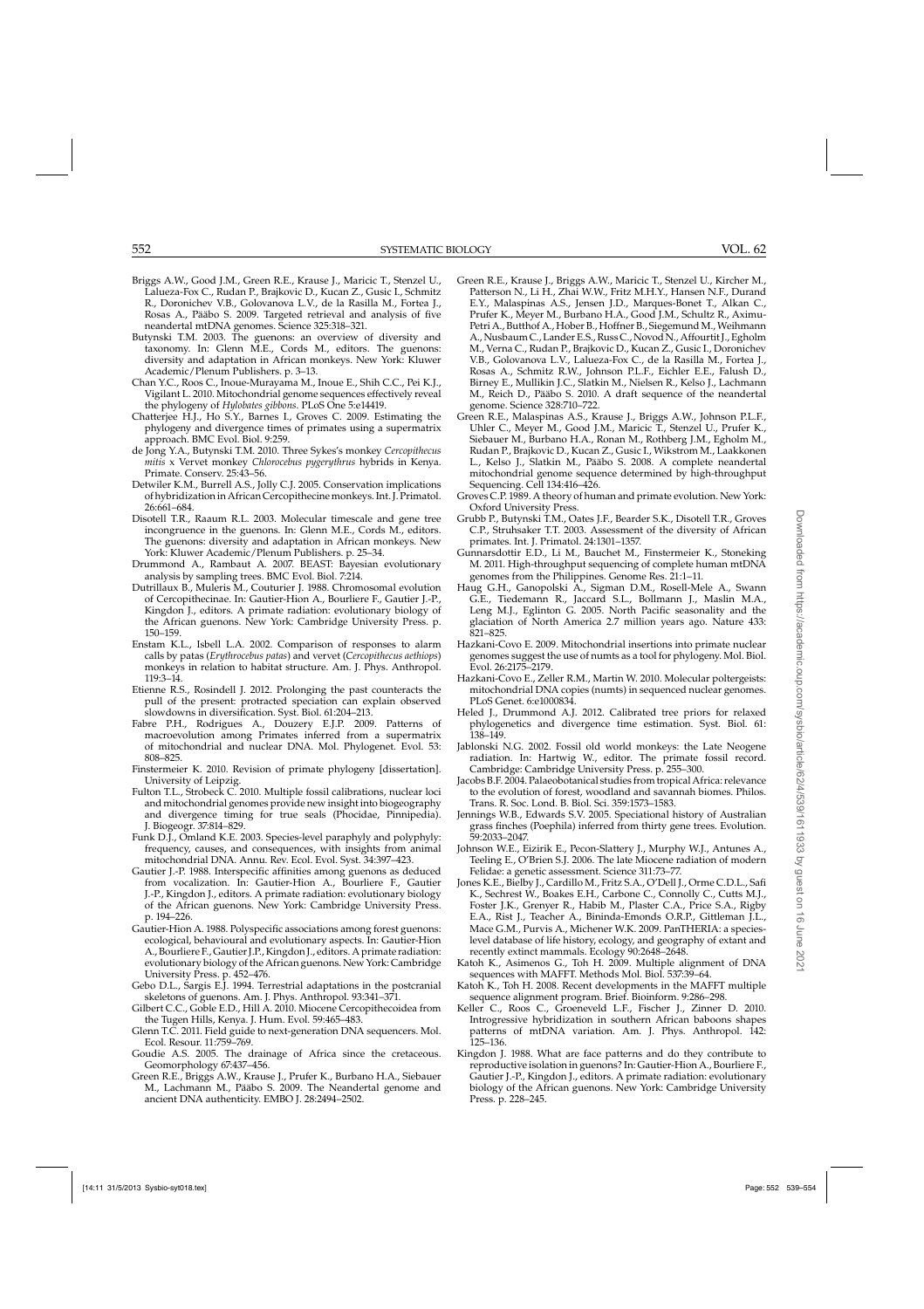- <span id="page-15-0"></span>Kingdon J. 2005. The Kingdon pocket guide to African mammals. Princeton (NJ): Princeton University Press.
- Kingdon J.S. 1980. The role of visual signals and face patterns in African forest monkeys (guenons) of the genus *Cercopithecus*. Trans. Zool. Soc. Lond. 35:425–475.
- Kircher M. 2012. Analysis of high-throughput ancient DNA sequencing data. Methods Mol. Biol. 840:197–228.
- Kircher M., Stenzel U., Kelso J. 2009. Improved base calling for the Illumina Genome Analyzer using machine learning strategies. Genome Biol. 10:R83.
- Krause J., Briggs A.W., Kircher M., Maricic T., Zwyns N., Derevianko A., Pääbo S. 2010. A complete mtDNA genome of an early modern human from Kostenki, Russia. Curr. Biol. 20:231–236.
- Krause J., Unger T., Nocon A., Malaspinas A.S., Kolokotronis S.O., Stiller M., Soibelzon L., Spriggs H., Dear P.H., Briggs A.W., Bray S.C., O'Brien S.J., Rabeder G., Matheus P., Cooper A., Slatkin M., Pääbo S., Hofreiter M. 2008. Mitochondrial genomes reveal an explosive radiation of extinct and extant bears near the Miocene–Pliocene boundary. BMC Evol. Biol. 8:220.
- Kuroda S., Kano T., Muhindo K. 1985. Further information on the new monkey species, *Cercopithecus salongo* THYS VAN DEN AUDENAERDE, 1977. Primates 26:325–333.
- Lanfear R., Calcott B., Ho S.Y., Guindon S. 2012. PartitionFinder: combined selection of partitioning schemes and substitution models for phylogenetic analyses. Mol. Biol. Evol. 29:1695–1701
- Larsen P.A., Marchan-Rivadeneira M.R., Baker R.J. 2010. Natural hybridization generates mammalian lineage with species characteristics. Proc. Natl Acad. Sci. U. S. A. 107:11447–11452.
- Legros F., Malka F., Frachon P., Lombes A., Rojo M. 2004. Organization and dynamics of human mitochondrial DNA. J. Cell Sci. 117: 2653–2662.
- Li H., Durbin R. 2009. Fast and accurate short read alignment with Burrows–Wheeler transform. Bioinformatics 25:1754–1760.
- Maricic T., Whitten M., Pääbo S. 2010. Multiplexed DNA sequence capture of mitochondrial genomes using PCR products. PLoS One 5:e14004.
- Mason V.C., Li G., Helgen K.M., Murphy W.J. 2011. Efficient crossspecies capture hybridization and next-generation sequencing of mitochondrial genomes from noninvasively sampled museum specimens. Genome Res. 21:1695–1704.
- Meyer M., Kircher M. 2010. Illumina sequencing library preparation for highly multiplexed target capture and sequencing. Cold Spring Harb. Protoc. 2010:pdb.prot5448.
- Meyer M., Kircher M., Gansauge M.T., Li H., Racimo F., Mallick S., Schraiber J.G., Jay F., Prufer K., de Filippo C., Sudmant P.H., Alkan C., Fu Q.M., Do R., Rohland N., Tandon A., Siebauer M., Green R.E., Bryc K., Briggs A.W., Stenzel U., Dabney J., Shendure J., Kitzman J., Hammer M.F., Shunkov M.V., Derevianko A.P., Patterson N., Andres A.M., Eichler E.E., Slatkin M., Reich D., Kelso J., Pääbo S. 2012. A high-coverage genome sequence from an Archaic Denisovan individual. Science 338:222–226.
- Miller M.A., Holder M.T., Vos R., Midford P.E., Liebowitz T., Chan L., Hoover P., Warnow T. 2009. The CIPRES portals, CIPRES. 2009-08- 04. Available from: URL http://www.webcitation.org/5imQlJeQa last accessed April 02, 2013.
- Moulin S., Gerbault-Seureau M., Dutrillaux B., Richard F.A. 2008. Phylogenomics of African guenons. Chromosome Res. 16:783–799.
- Moyle R.G., Filardi C.E., Smith C.E., Diamond J. 2009. Explosive Pleistocene diversification and hemispheric expansion of a "great speciator". Proc. Natl Acad. Sci. U. S. A. 106:1863–1868.
- Nagel U. 1973. A comparison of anubis baboons, hamadryas baboons and their hybrids at a species border in Ethiopia. Folia Primatol. 19:104–165.
- Olson D.M., Dinerstein E., Wikramanayake E.D., Burgess N.D., Powell G.V.N., Underwood E.C., D'Amico J.A., Itoua I., Strand H.E., Morrison J.C., Loucks C.J., Allnutt T.F., Ricketts T.H., Kura Y., Lamoreux J.F., Wettengel W.W., Hedao P., Kassem K.R. 2001. Terrestrial ecoregions of the worlds: a new map of life on Earth. Bioscience 51:933–938.
- Perelman P., Johnson W.E., Roos C., Seuanez H.N., Horvath J.E., Moreira M.A., Kessing B., Pontius J., Roelke M., Rumpler Y., Schneider M.P., Silva A., O'Brien S.J., Pecon-Slattery J. 2011. A molecular phylogeny of living primates. PLoS Genet. 7:e1001342.
- Raaum R.L., Sterner K.N., Noviello C.M., Stewart C.B., Disotell T.R. 2005. Catarrhine primate divergence dates estimated from complete mitochondrial genomes: concordance with fossil and nuclear DNA evidence. J. Hum. Evol. 48:237–257.
- Rabosky D.L. 2006. Likelihood methods for detecting temporal shifts in diversification rates. Evolution 60:1152–1164.
- Rambaut A., Drummond A.J. 2009. Tracer v1.5. Available from: URL http://tree.bio.ed.ac.uk/software/tracer/ last accessed April 02, 2013.
- Ree R.H., Moore B.R., Webb C.O., Donoghue M.J. 2005. A likelihood framework for inferring the evolution of geographic range on phylogenetic trees. Evolution 59:2299–2311.
- Ree R.H., Smith S.A. 2008. Maximum likelihood inference of geographic range evolution by dispersal, local extinction, and cladogenesis. Syst. Biol. 57:4–14.
- Robin E.D., Wong R. 1988. Mitochondrial-DNA molecules and virtual number of mitochondria per cell in mammalian-cells. J. Cell. Physiol. 136:507–513.
- Rohland N., Siedel H., HofreiterM. 2009. A rapid column-based ancient DNA extraction method for increased sample throughput. Mol. Ecol. Resour. 10:677–683.
- Roos C., Zinner D., Kubatko L.S., Schwarz C., Yang M., Meyer D., Nash S.D., Xing J., Batzer M.A., Brameier M., Leendertz F.H., Ziegler T., Perwitasari-Farajallah D., Nadler T., Walter L., Osterholz M. 2011. Nuclear versus mitochondrial DNA: evidence for hybridization in colobine monkeys. BMC Evol. Biol. 11:77.
- Rumpler Y., Hauwy M., Fausser J.L., Roos C., Zaramody A., Andriaholinirina N., Zinner D. 2011. Comparing chromosomal and mitochondrial phylogenies of the Indriidae (Primates, Lemuriformes). Chromosome Res. 19:209–224.
- Sanderson M.J. 2002. Estimating absolute rates of molecular evolution and divergence times: a penalized likelihood approach. Mol. Biol. Evol. 19:101–109.
- Schliep K.P. 2011. phangorn: phylogenetic analysis in R. Bioinformatics 27:592–593.
- Schoof V.A.M., Jack K.M., Isbell L.A. 2009. What traits promote male parallel dispersal in primates? Behaviour 146:701–726.
- Shimodaira H., Hasegawa M. 1999. Multiple comparisons of loglikelihoods with applications to phylogenetic inference. Mol. Biol. Evol. 16:1114–1116.
- Stamatakis A. 2006. RAxML-VI-HPC: maximum likelihood-based phylogenetic analyses with thousands of taxa and mixed models. Bioinformatics 22:2688–2690.
- Stamatakis A., Hoover P., Rougemont J. 2008. A rapid bootstrap algorithm for the RAxML web servers. Syst. Biol. 57: 758–771.
- Stothard P. 2000. The sequence manipulation suite: JavaScript programs for analyzing and formatting protein and DNA sequences. Biotechniques 28:1102, 1104.
- Stromer E. 1920. Mitteilungen über die Wirbeltierreste aus dem Mittelpliocän des Natrontales (Ägypten). 5: Nachtrag zur 1: Affen. Sitzungberichte der bayerische Akademie der Wissenschaften, Mathematisch-naturwissenschaftliche Klasse. 1:345–370.
- Struhsaker T.T., Butynski T.M., Lwanga J.S. 1988. Hybridization between redtail (*Cercopithecus ascanius* schmidti) and blue (*C. mitis* stuhlmanni) monkeys in the Kibale Forest, Uganda. In: Gautier-Hion A., Bourliere F., Gautier J.-P., Kingdon J., editors. A primate radiation: evolutionary biology of the African guenons. New York: Cambridge University Press. p. 54–78.
- Thalmann O., Hebler J., Poinar H.N., Pääbo S., Vigilant L. 2004. Unreliable mtDNA data due to nuclear insertions: a cautionary tale from analysis of humans and other great apes. Mol. Ecol. 13: 321–335.
- Tosi A.J. 2008. Forest monkeys and *Pleistocene refugia*: a phylogeographic window onto the disjunct distribution of the *Chlorocebus lhoesti* species group. Zool. J. Linn. Soc. 154: 408–418.
- Tosi A.J., Detwiler K.M., Disotell T.R. 2005. X-chromosomal window into the evolutionary history of the guenons (Primates : Cercopithecini). Mol. Phylogenet. Evol. 36:58–66.
- Tosi A.J., Melnick D.J., Disotell T.R. 2004. Sex chromosome phylogenetics indicate a single transition to terrestriality in the guenons (tribe Cercopithecini). J. Hum. Evol. 46:223–237.